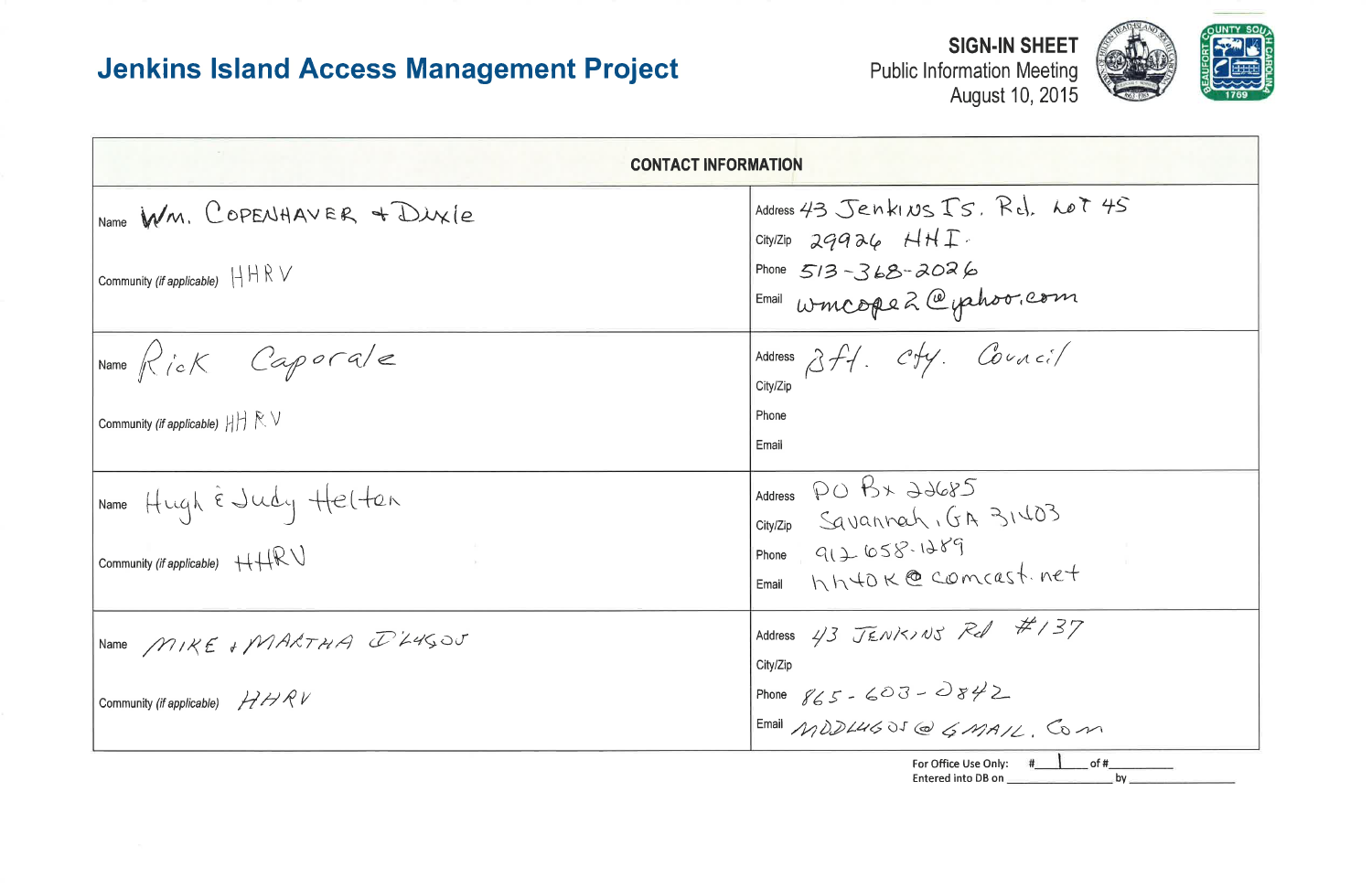Public Information Meeting<br>August 10, 2015

| <b>CONTACT INFORMATION</b>                                                             |                                                                                                                                                           |  |  |  |  |  |
|----------------------------------------------------------------------------------------|-----------------------------------------------------------------------------------------------------------------------------------------------------------|--|--|--|--|--|
| Name <i>SAMES</i> Babb<br>Sheila Babb<br>Community (if applicable) HH $2V$             | Address 43 Jenkins Rd Lot 136<br>City/Zip $H$ <i>i</i> $_{\sim}$ $H$<br>Phone $4046266074$<br>Email $\begin{array}{c} 2e & 4337/2 \\ 4x & 2x \end{array}$ |  |  |  |  |  |
| Name Carle Jimenez<br>community (if applicable) $H H R V R e S S T + \cdot M a v in a$ | Address 43 Jenkins Rd Lot 100<br>$City/Zip$ $H\rightarrow H\rightarrow W$<br>Phone $843 - 832 - 8479$<br>Email mimeneziv@sc.rr.com                        |  |  |  |  |  |
| Name Larry Weltikol<br>Community (if applicable)                                       | Address 43 Janking Roft 2 133<br>Phone 702-129008A4<br>Email                                                                                              |  |  |  |  |  |
| Name CROOKALL, DAVID<br>Community (if applicable) But AV Park                          | Address \$13 Jenkins Rd lat 51<br>City/Zip $\cancel{N}$ N T S @ 2992<br>Phone $843 - 572 - 3700$<br>Email                                                 |  |  |  |  |  |
|                                                                                        | For Office Use Only: $\#$ 2 of #<br>bv.<br>Entered into DB on                                                                                             |  |  |  |  |  |

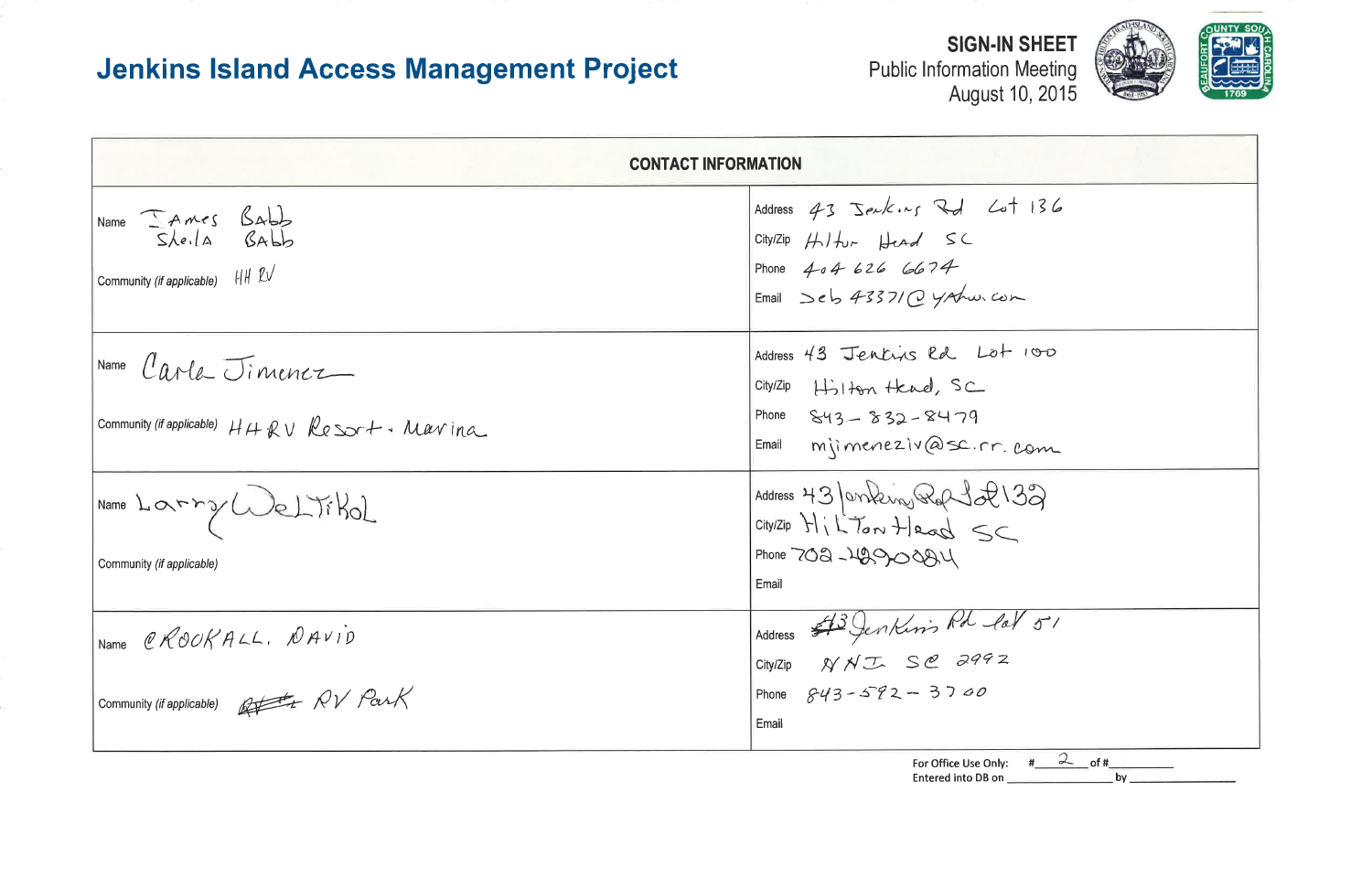The company

**Public Information Meeting** 

| <b>CONTACT INFORMATION</b>                                                           |                                                                                                                                                               |
|--------------------------------------------------------------------------------------|---------------------------------------------------------------------------------------------------------------------------------------------------------------|
| Name Linda Lockman<br>Sunset Grille<br>Community (if applicable)<br>OWNER            | Address 40 Old House<br>$City/Zip$ $\rightarrow \leftarrow \leftarrow$ $SC$<br>Phone $343 - 301 - 9466$<br>$Email$ $\int \cdot v \cdot d\alpha l \cdot 1313C$ |
| Name Rickman Hatchiston<br>Community (if applicable) $Q\vee R$<br>KINDACILL HAVEBOUT | Address 43 Spape Lechard<br>Phone $843 - 342 - 4456$<br>Email RK Hutchcarson & Ro                                                                             |
| IName Mary Waggoner<br>Community (if applicable) $RV$ Resort                         | Address $60720$<br>City/Zip $29996$<br>Phone $843 - 348 - 56$<br>$F$ mail $m$ we wag gy $\odot$                                                               |
| Ben Morgan #89<br>Name<br>Community (if applicable)                                  | Address 43B JOU<br>HHT<br>City/Zip<br>Phone<br>Email                                                                                                          |

Entered into DB on



Creek DR.  $2AC.$  $2C$ OAORUNNAT. COM  $79$  $\frac{1}{8}$ <br> $\frac{1}{2}$ <br> $\frac{1}{2}$ <br> $\frac{1}{2}$ <br> $\frac{1}{2}$ <br> $\frac{1}{2}$ <br> $\frac{1}{2}$ <br> $\frac{1}{2}$ <br> $\frac{1}{2}$ 

For Office Use Only:  $\frac{\# \sqrt{2}}{\# \sqrt{2}}$  of  $\frac{\# \sqrt{2}}{\# \sqrt{2}}$  $\overline{b}$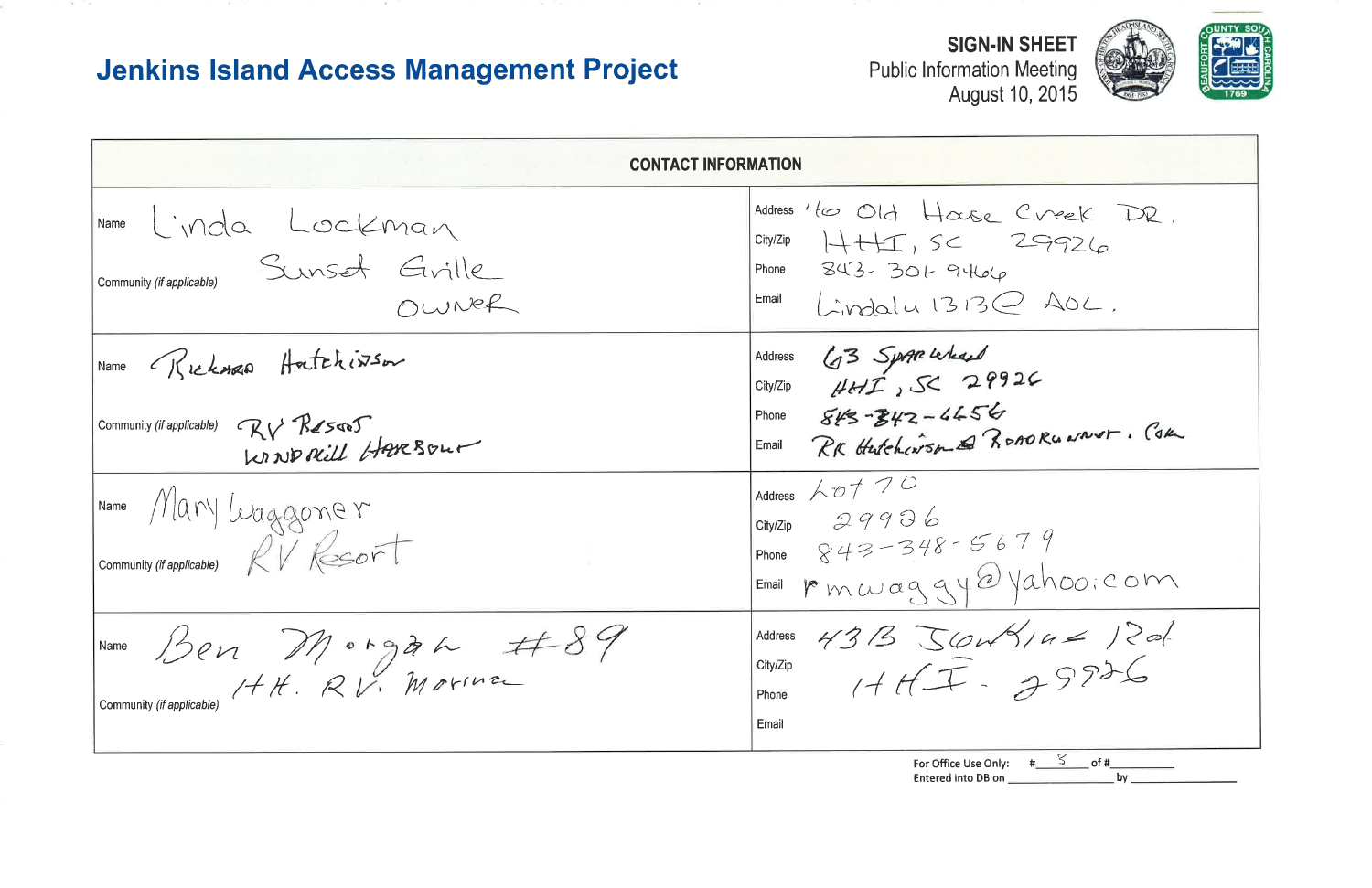the control of the

and the same

Georgia Constitution

| <b>CONTACT INFORMATION</b>                   |                                                                                                    |
|----------------------------------------------|----------------------------------------------------------------------------------------------------|
| Name JAMILL GRAVE "in                        | Address 73<br>$City/Zip$ $H117$ on $H24$ $S2$                                                      |
| Community (if applicable)<br>$RV$ Resort     | Phone $343$ $422$ $9104$<br>Email Jbgrather in Cynhodic                                            |
| Name Bob KRELL                               | Address 9 Burton BUSH 4<br>City/Zip $H/H$ $I$ , $SC$ $2992$                                        |
| Community (if applicable)<br>RI Resort       | Phone $643 - 368 - 5669$<br>Email RKRELL 3764 2AU.                                                 |
| Name / Leith Milter                          | Address $303$ theven Cut 43<br>city/zip C4udle $\nu$ , NC<br>product 2167<br>city/Zip C4udle 2, NC |
| Community (if applicable) $\n  2 \sqrt{250}$ | Phone $285452167$<br>Email p (Euril) les présequents l'eau                                         |
| Roy Linda Monk<br>Name                       | Address 43 Jenkins Rd.<br>CitylZip Elilton Head, S.                                                |
| Community (if applicable)                    | Phone $77D - 291 - 2585$<br>Email                                                                  |

THE STATE OF

For Office Use Only: Entered into DB on



| $\overline{\phantom{a}}$                |
|-----------------------------------------|
|                                         |
| ANE                                     |
| 26                                      |
| $\int$ Com                              |
|                                         |
| 3 JEWYOUS Rd                            |
| ot 184<br>$H+$ , SC 29926               |
|                                         |
|                                         |
| 2739<br>$\begin{matrix} 2 \end{matrix}$ |
| 29926<br>$\subset$                      |
|                                         |
|                                         |
| $4$ of #<br>#<br>$by_+$                 |
|                                         |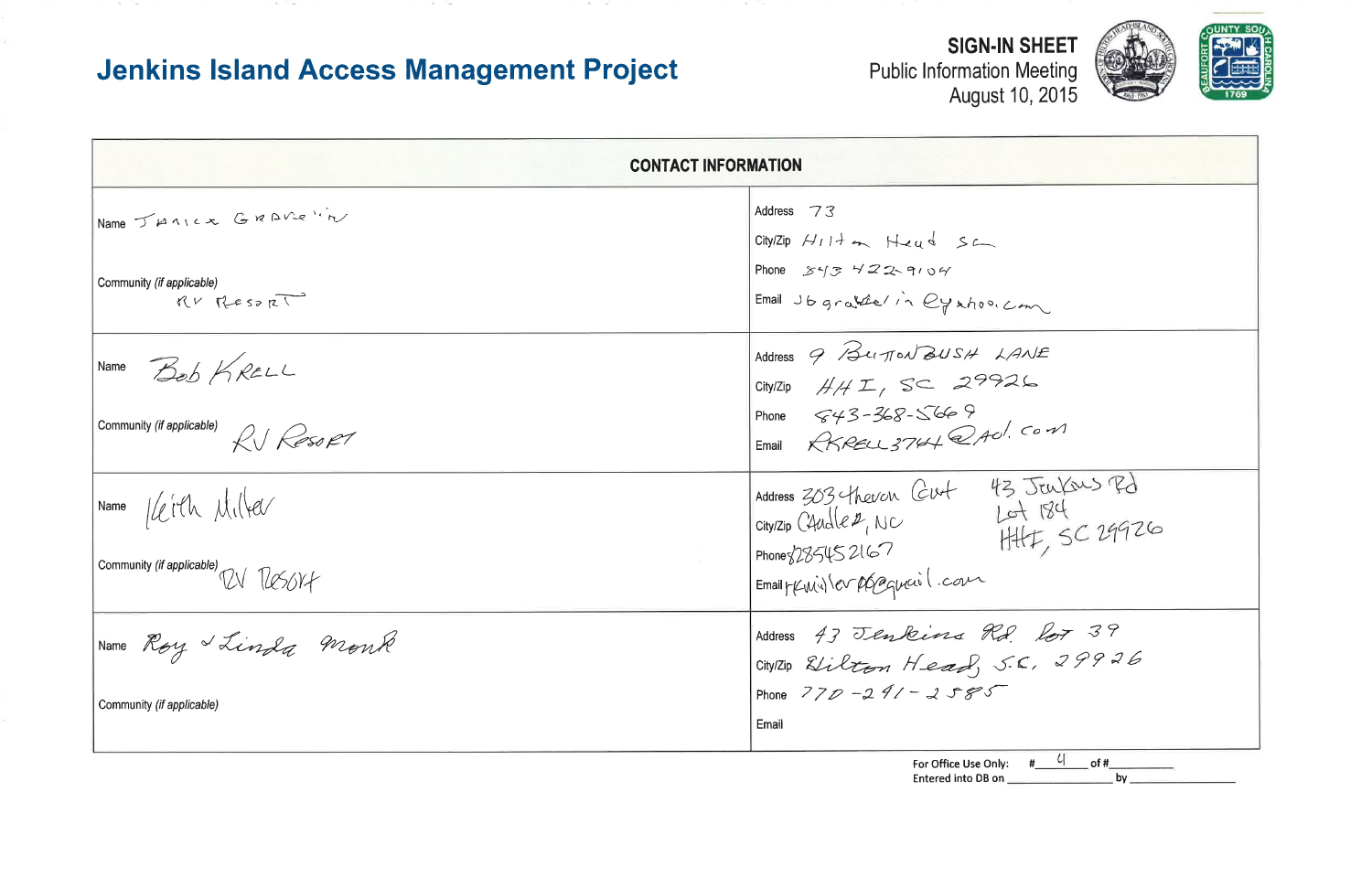**Public Information Meeting** 

|                                                                                                                                       | <b>CONTACT INFORMATION</b>                                                                             |
|---------------------------------------------------------------------------------------------------------------------------------------|--------------------------------------------------------------------------------------------------------|
| IName Robert Brown                                                                                                                    | Address 43 B Jenkins<br>citylZip HI Hon Head Is                                                        |
| Community (if applicable)<br>H H K V                                                                                                  | Phone $248$ $217$ $148$<br>Email raprocun 168@                                                         |
| Name Rarry & Bluken Price                                                                                                             | Address $43B$ fenkins $Rd$<br>City/Zip Hilton Head Isle                                                |
| Community (if applicable)<br>HHRV                                                                                                     | Phone $8b4$ 809 7369<br>$F_{\text{mail}}$ price queNcole@gm                                            |
| Name WILLIAM E LITTELL<br>S GUMTREE RO UNIT HI4<br>HILTON HEAD 1SC 29926<br>Community (if applicable)<br>$HHRV$ LOT $\overline{S}868$ | <b>Address</b><br>City/Zip<br>843<br>Phone<br>683<br>0019<br>Email                                     |
| Name KAECN C DICK SKULINA<br>Community (if applicable)                                                                                | 43 Jenkins<br>Address<br>Nilton Head =<br>386 - 225 - 69<br>City/Zip<br>Phone<br>2 SKULINAS @<br>Email |



 $\frac{11}{56}$  # 168<br> $\frac{1}{56}$ <br> $\frac{1}{16}$ <br> $\frac{1}{16}$ <br> $\frac{1}{16}$ <br> $\frac{1}{16}$ <br> $\frac{1}{16}$ <br> $\frac{1}{16}$ <br> $\frac{1}{16}$ <br> $\frac{1}{16}$ <br> $\frac{1}{16}$ and  $29926$ ail. Com  $Rd$   $\#103$ <br> $39926$  $975$ <br>gmail.com For Office Use Only:  $\frac{4}{100}$  of  $\frac{4}{100}$  of  $\frac{4}{100}$  by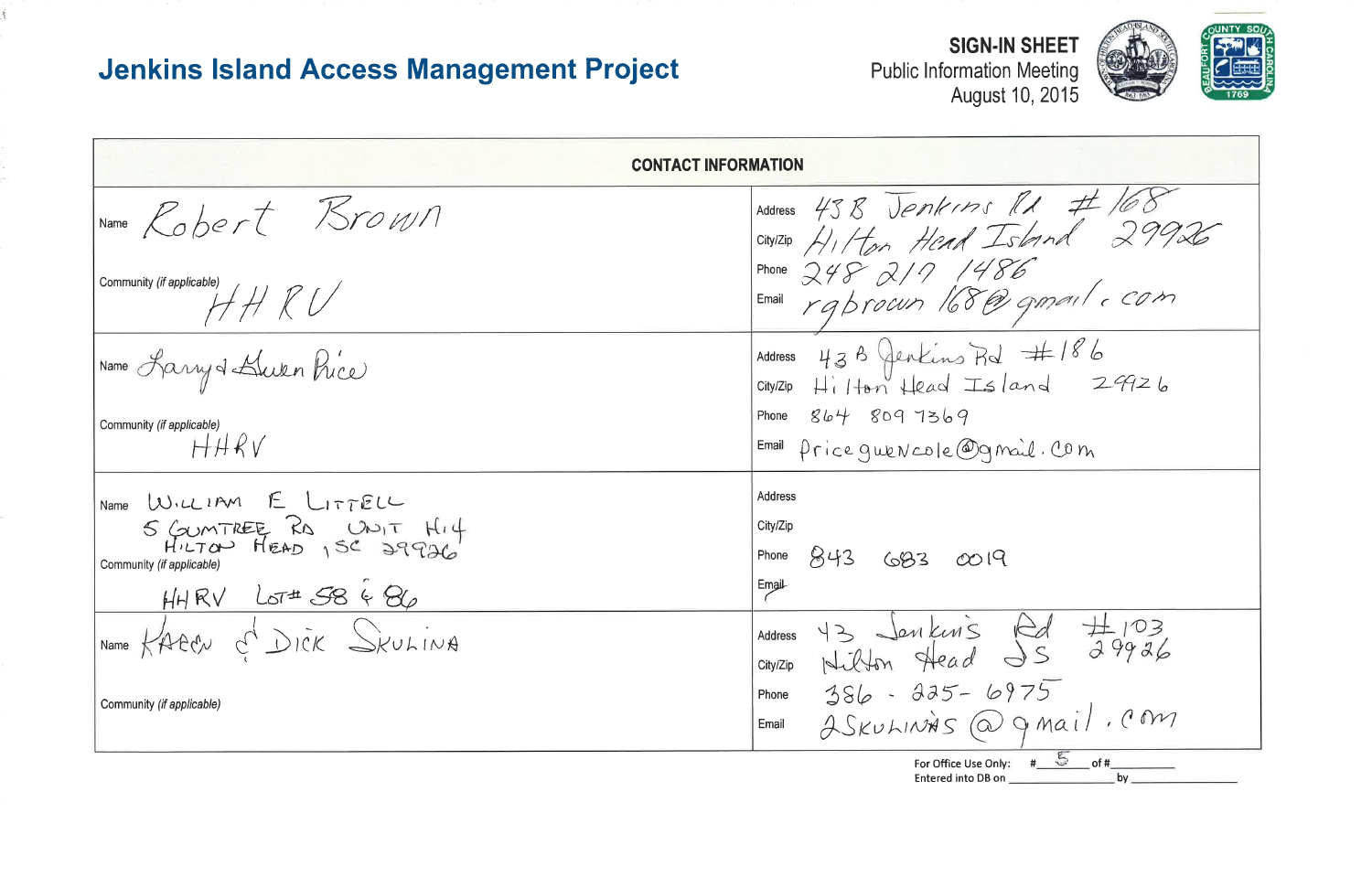|                                                                                                                  | <b>CONTACT INFORMATION</b>                                                                                                                                                  |
|------------------------------------------------------------------------------------------------------------------|-----------------------------------------------------------------------------------------------------------------------------------------------------------------------------|
| ROY B. & SANDAA PENWELL<br>Name<br>Community (if applicable) $RDE$ $HEBo \sim Po1$ $V$ $T = 1$ $HPC$ $Resor$ $T$ | Address $22$ BLUE HERON<br>City/Zip $$HH1 39975$<br>Phone 987 $545.5377$<br>$Email$ WNDSWPT1 @EAR                                                                           |
| Name Sarina: John Bentley<br>community (if applicable) Hiton Head Harbor                                         | Address $PO$ $B_{o} \times 21585$<br>$cityIZip$ Hilton Head, SC 2<br>Phone $843 - 681 - 3256$<br>Email Sarina@hiltonheadha                                                  |
| Name Sarah Wood<br>Community <i>(if applicable)</i><br>R ( ) Res croit Marina                                    | Address 43 Jenkins Clo,<br>$City/Zip$ $\left  \leftarrow \right\rangle$ $Heal$ , $\overline{L}$<br>Phone $843 - 726 - 1977$<br>Email $W$ $fu$ $H + v$ $m e r s$ $C$ $G$ $M$ |
| NameMAPU/Ltonard<br>Community (if applicable)<br>RURESOTT                                                        | Address N3 JenkINS. #<br>City/Zip<br>Phone 316 2105 316                                                                                                                     |



POINT Rd  $2THLIVK.UET$  $9925$  $arbar$ com  $A d$   $A o + 191$  $SCd4936$ vail com  $\frac{1}{125}$ OO COM For Office Use Only:  $\#$  6 of #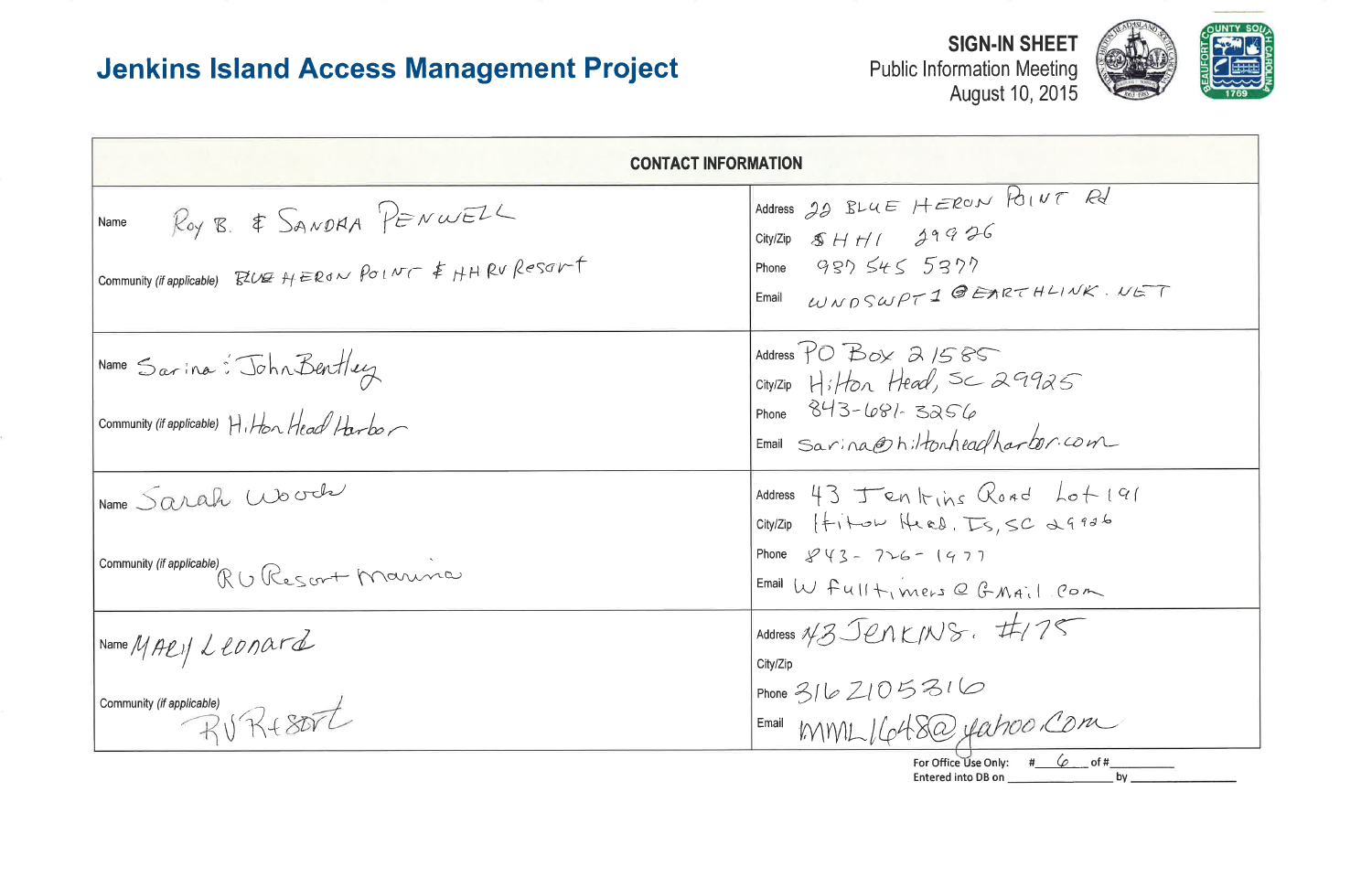| <b>Jenkins Island Access Management Project</b>                                                                                    | <b>SIGN-IN SHEET</b><br><b>Public Information Meeting</b><br>August 10, 2015                                                                                                                                                                                                                                   |
|------------------------------------------------------------------------------------------------------------------------------------|----------------------------------------------------------------------------------------------------------------------------------------------------------------------------------------------------------------------------------------------------------------------------------------------------------------|
|                                                                                                                                    | <b>CONTACT INFORMATION</b>                                                                                                                                                                                                                                                                                     |
| $\begin{vmatrix} Name & F & \vdots & \vdots & L & \nu & \nu \end{vmatrix}$<br>community <i>(if applicable)</i> Harbor $AV ResofrT$ | Address $43$ Janking $1/3$ $4/23$<br>City/Zip HiltMIdoral IS, Sc 29926<br>Phone (501) $249 - 3144$<br>Email știplund @ hotmail.Com                                                                                                                                                                             |
| Name ButcH Puplaud<br>Community (if applicable)                                                                                    | Address 13 WHITEOAKS CIRCLE<br>City/Zip Bluff Ton, SC<br>Phone $843 - 247.4560$<br>Email Butch oct Tant, cast maintenant com                                                                                                                                                                                   |
| INAME Kenneth + Taminy Beaureport<br>community (if applicable) Harbor RV Resout                                                    | Address $43$ Jenkins Rd #190<br>$\begin{array}{lll}\n\hline\n\text{city/Zip} & \#_{11}\text{/ten} & \text{Heac/} & \text{ISL} & \text{Sc} & \text{29926} \\ \text{Phone} & \text{L}(401) & \text{294 - S2.12} \\ \text{Enni} & \text{Kencino} & \text{T} & \text{Caol.} & \text{C0M -} \\ \hline\n\end{array}$ |
| Name<br>Community (if applicable)                                                                                                  | Address<br>City/Zip<br>Phone<br>Email                                                                                                                                                                                                                                                                          |
|                                                                                                                                    | of #<br>For Office Use Only:<br>Entered into DB on<br>bv                                                                                                                                                                                                                                                       |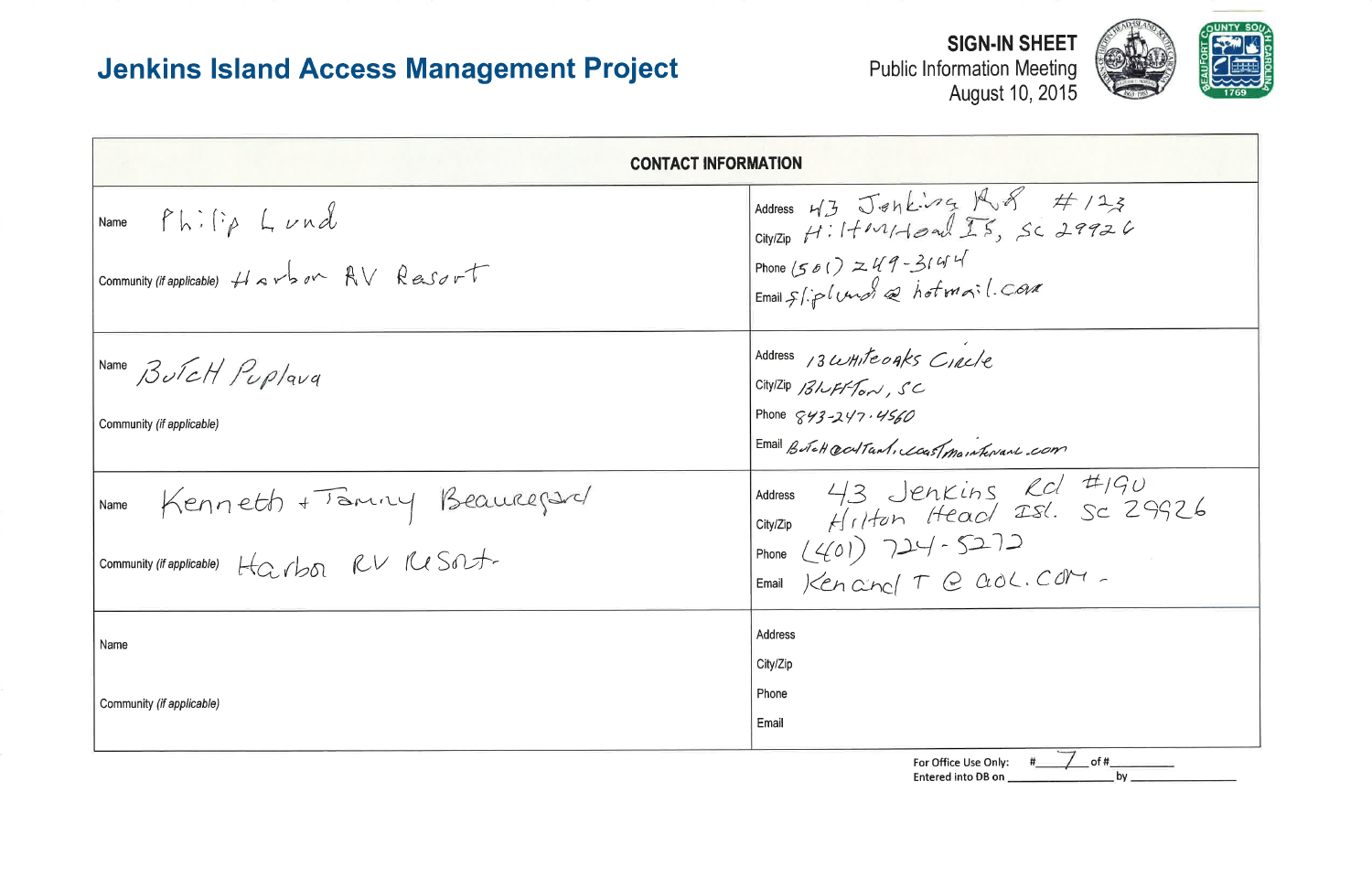

| <b>Answer Choices</b>          | <b>Responses</b> |                |
|--------------------------------|------------------|----------------|
| <b>Blue Heron Point</b>        | $0.00\%$         | $\overline{0}$ |
| Hilton Head Harbor R.V. Resort | 100.00%          | 9              |
| Mariner's Cove                 | $0.00\%$         | $\overline{0}$ |
| Windmill Harbour               | $0.00\%$         | $\mathbf 0$    |
| Other                          | $0.00\%$         | $\overline{0}$ |
| <b>Total</b>                   |                  | 9              |
|                                |                  |                |

| <br>ж | Other                                         | Date |
|-------|-----------------------------------------------|------|
|       | $\overline{\phantom{a}}$<br>her<br>nses.<br>. |      |

# **Q1 Please select the community where you**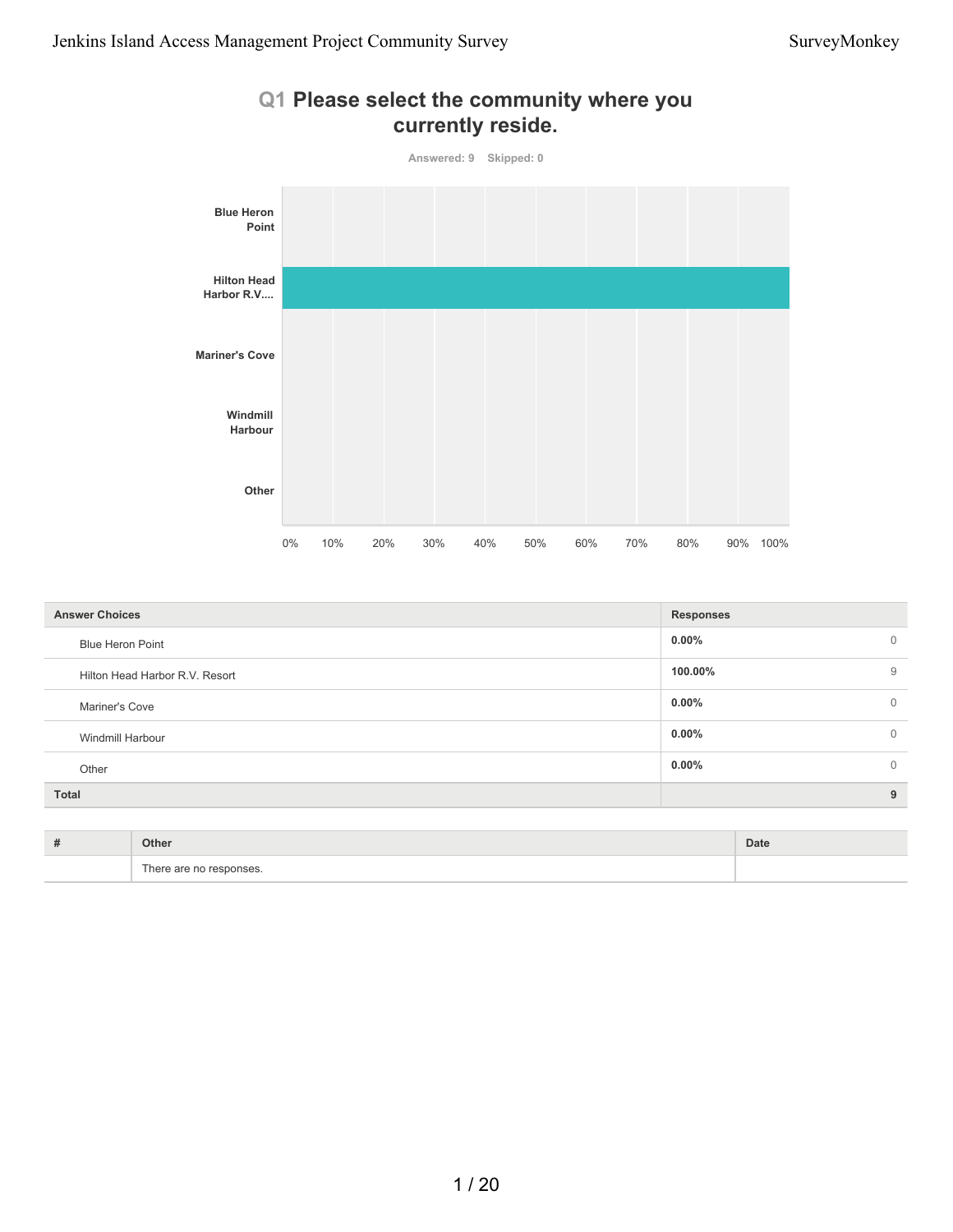

**Q2 How satisfied are you with the following conditions:**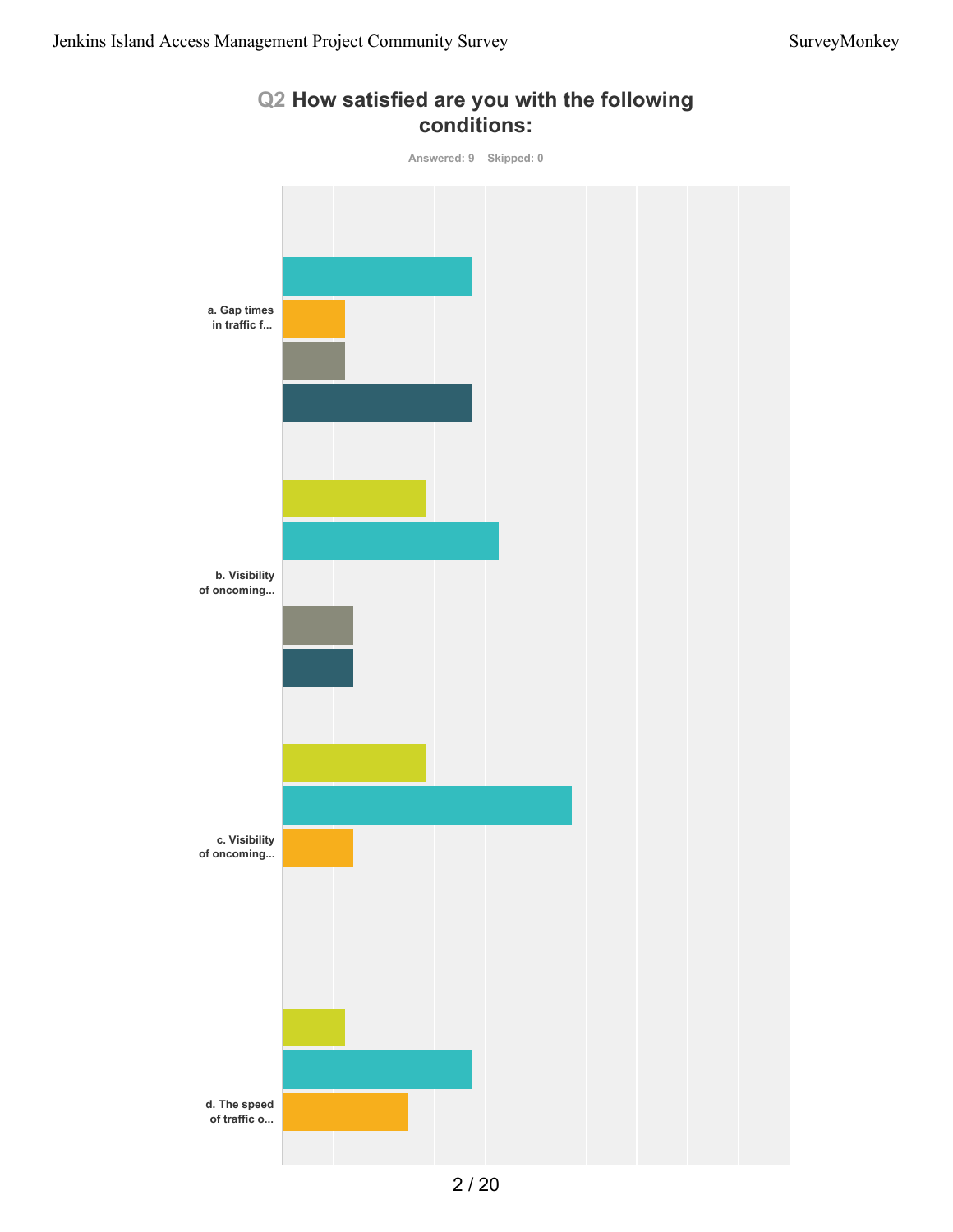#### Jenkins Island Access Management Project Community Survey SurveyMonkey



|                                                                                                                                                                      | Very<br>acceptable       | Acceptable  | <b>Neutral</b>        | Somewhat<br>acceptable | <b>Not</b><br>acceptable | Total |
|----------------------------------------------------------------------------------------------------------------------------------------------------------------------|--------------------------|-------------|-----------------------|------------------------|--------------------------|-------|
| a. Gap times in traffic flow (Gap times refer to the amount of time between cars<br>traveling on US 278 for a vehicle to cross/turn into the flow of traffic safely) | $0.00\%$<br>$\Omega$     | 37.50%<br>3 | 12.50%                | 12.50%                 | 37.50%<br>3              | 8     |
| b. Visibility of oncoming traffic from left                                                                                                                          | 28.57%                   | 42.86%<br>3 | $0.00\%$<br>$\bigcap$ | 14.29%                 | 14.29%                   |       |
| c. Visibility of oncoming traffic from right                                                                                                                         | 28.57%<br>$\overline{2}$ | 57.14%<br>4 | 14.29%                | $0.00\%$<br>$\Omega$   | $0.00\%$<br>$\Omega$     |       |
| d. The speed of traffic on US 278                                                                                                                                    | 12.50%                   | 37.50%<br>3 | 25.00%<br>2           | $0.00\%$<br>$\Omega$   | 25.00%<br>$\overline{2}$ |       |
| e. The speed limit on the J. Wilton Graves Bridge over Mackay Creek                                                                                                  | 14.29%                   | 42.86%<br>3 | $0.00\%$<br>$\Omega$  | 28.57%<br>2            | 14.29%                   |       |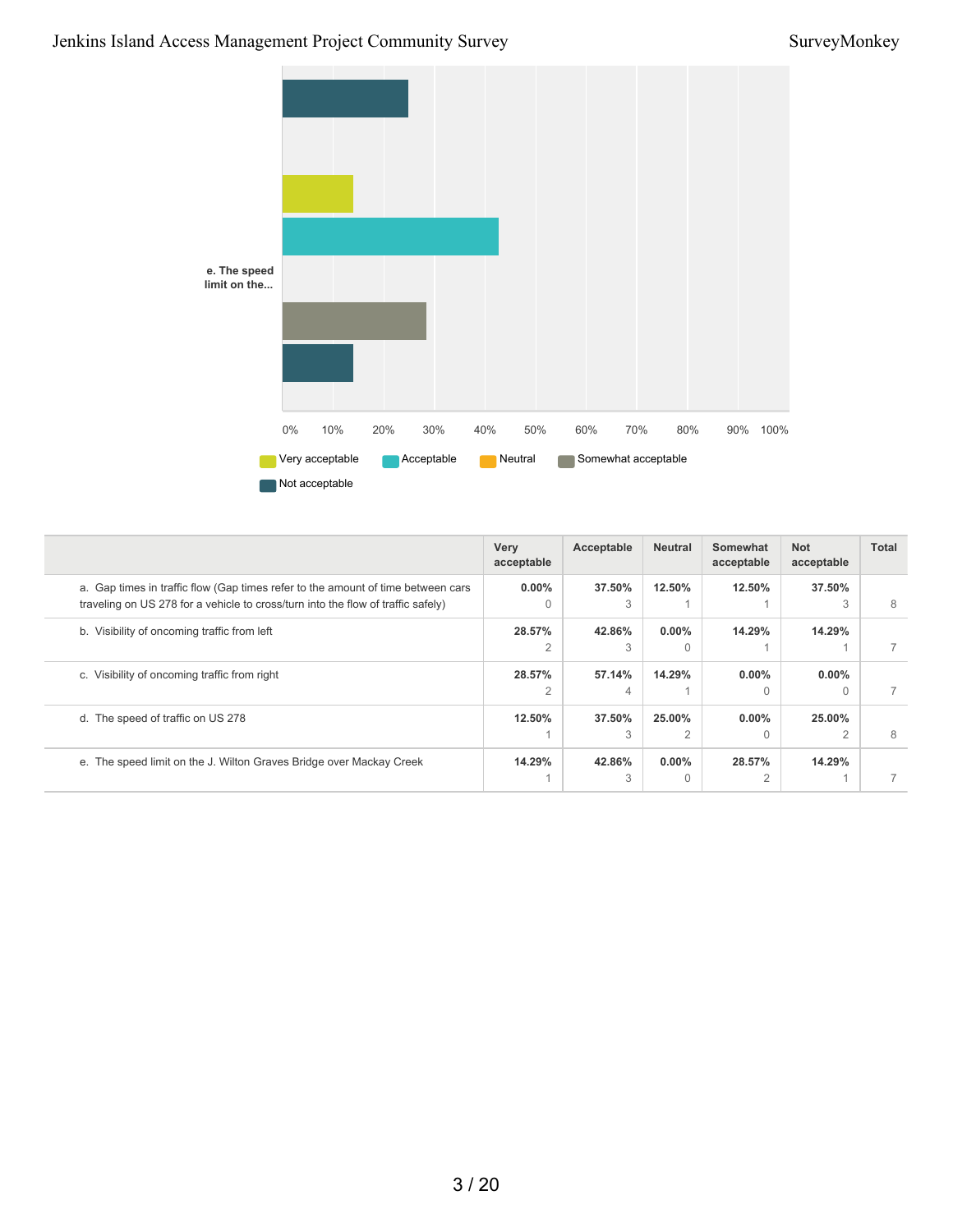#### **Q3 What time of day do you experience the most problems when turning in and out your community? (Please rank your top 3 – "1" being the time of day you have the most difficulty)**

![](_page_10_Figure_3.jpeg)

|                                 | $\mathbf{1}$ | $\overline{2}$ | 3              | $\overline{4}$ | 5        | 6        | $\overline{7}$ | 8        | Total          | <b>Score</b> |
|---------------------------------|--------------|----------------|----------------|----------------|----------|----------|----------------|----------|----------------|--------------|
| Weekday, 7:00 a.m. - 9:00 a.m.  | 100.00%      | $0.00\%$       | 0.00%          | $0.00\%$       | $0.00\%$ | $0.00\%$ | $0.00\%$       | $0.00\%$ |                |              |
|                                 | 2            | $\Omega$       | $\Omega$       | $\Omega$       | $\Omega$ | $\Omega$ | $\Omega$       | $\Omega$ | 2              | 8.00         |
| Weekday, 11:00 a.m. - 2:00 p.m. | $0.00\%$     | $0.00\%$       | 0.00%          | $0.00\%$       | 100.00%  | $0.00\%$ | $0.00\%$       | $0.00\%$ |                |              |
|                                 | $\Omega$     | $\Omega$       | $\Omega$       | 0              |          | $\Omega$ | $\Omega$       | $\Omega$ | $\mathbf{1}$   | 4.00         |
| Weekday, 3:00 p.m. - 6:00 p.m.  | 25.00%       | 25.00%         | 50.00%         | $0.00\%$       | $0.00\%$ | $0.00\%$ | $0.00\%$       | $0.00\%$ |                |              |
|                                 |              |                | $\overline{2}$ | $\Omega$       | $\Omega$ | $\Omega$ | 0              | $\Omega$ | $\overline{4}$ | 6.75         |
| Weekday, 7:00 p.m. - 9:00 p.m.  | $0.00\%$     | $0.00\%$       | 0.00%          | $0.00\%$       | $0.00\%$ | 100.00%  | $0.00\%$       | $0.00\%$ |                |              |
|                                 | $\Omega$     | $\Omega$       | $\Omega$       | $\Omega$       | $\Omega$ |          | $\Omega$       | $\Omega$ | $\overline{1}$ | 3.00         |
| Weekend, 7:00 a.m. - 9:00 a.m.  | $0.00\%$     | 50.00%         | 50.00%         | $0.00\%$       | $0.00\%$ | $0.00\%$ | $0.00\%$       | $0.00\%$ |                |              |
|                                 | $\Omega$     |                |                | $\Omega$       | $\Omega$ | $\Omega$ | $\Omega$       | $\Omega$ | 2              | 6.50         |
| Weekend, 11:00 a.m. - 2:00 p.m. | 50.00%       | 25.00%         | 0.00%          | $0.00\%$       | $0.00\%$ | $0.00\%$ | $0.00\%$       | 25.00%   |                |              |
|                                 | 2            |                | $\Omega$       | 0              | $\Omega$ | $\Omega$ | $\Omega$       |          | $\overline{4}$ | 6.00         |
| Weekend, 3:00 p.m. - 6:00 p.m.  | $0.00\%$     | 40.00%         | 40.00%         | 20.00%         | $0.00\%$ | $0.00\%$ | $0.00\%$       | $0.00\%$ |                |              |
|                                 | $\Omega$     | 2              | 2              |                | $\Omega$ | $\Omega$ | 0              | $\Omega$ | 5              | 6.20         |
| Weekend, 7:00 p.m. - 9:00 p.m.  | 0.00%        | $0.00\%$       | 0.00%          | $0.00\%$       | $0.00\%$ | $0.00\%$ | 100.00%        | $0.00\%$ |                |              |
|                                 | $\Omega$     | $\Omega$       | $\Omega$       | $\Omega$       | $\Omega$ | $\Omega$ |                | $\Omega$ | 1              | 2.00         |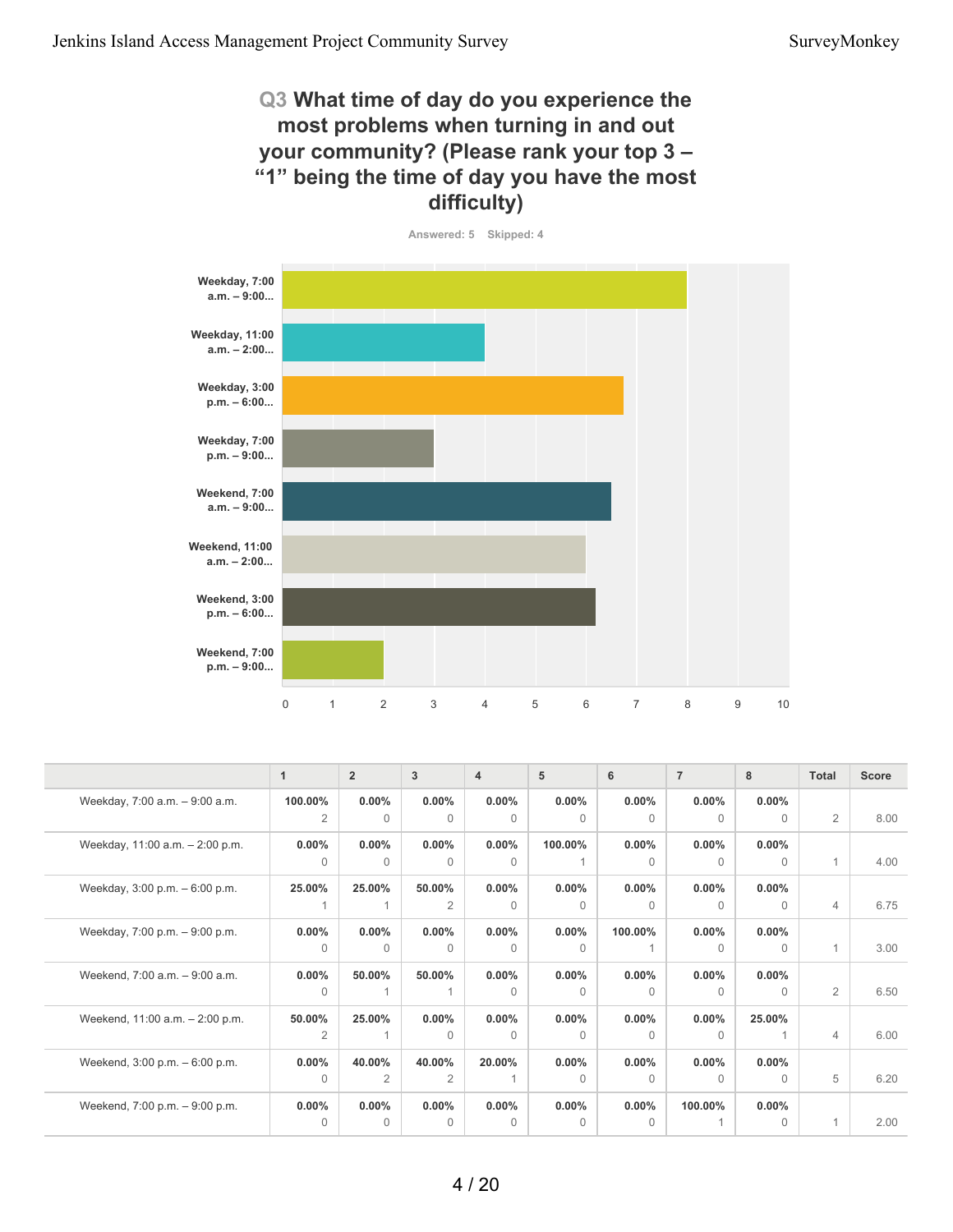#### **Q4 Which of the following movements on US 278 do you encounter the most difficulty? (Please rank your top 3 – "1" being the movement you have the most difficulty)**

![](_page_11_Figure_3.jpeg)

![](_page_11_Figure_4.jpeg)

|                                     |              |              | 3        | 4        | <b>Total</b> | <b>Score</b> |
|-------------------------------------|--------------|--------------|----------|----------|--------------|--------------|
| Turning left from the neighborhood  | 100.00%      | $0.00\%$     | $0.00\%$ | $0.00\%$ |              |              |
|                                     | 5            | $\mathbf{0}$ | 0        | $\Omega$ | 5            | 4.00         |
| Turning right from the neighborhood | $0.00\%$     | $0.00\%$     | 100.00%  | $0.00\%$ |              |              |
|                                     | $\Omega$     | $\mathbf{0}$ | 3        | $\Omega$ | 3            | 2.00         |
| Turning left into the neighborhood  | $0.00\%$     | 100.00%      | $0.00\%$ | $0.00\%$ |              |              |
|                                     | 0            | 4            | 0        | $\Omega$ | 4            | 3.00         |
| Turning right into the neighborhood | $0.00\%$     | $0.00\%$     | $0.00\%$ | 100.00%  |              |              |
|                                     | $\mathbf{0}$ | $\mathbf{0}$ | 0        |          |              | 1.00         |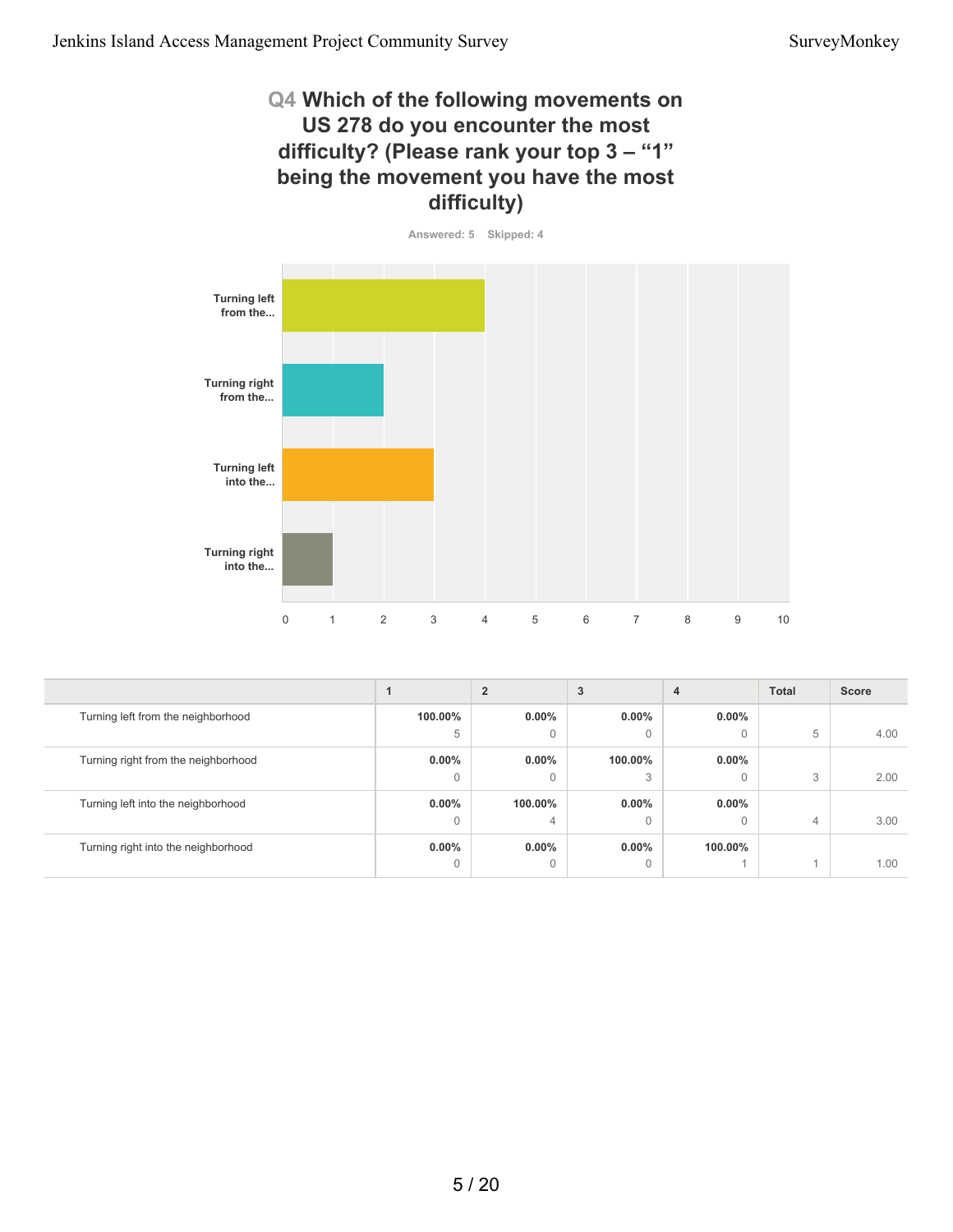#### **Q5 Are you in favor of closing median crossovers?**

**Answered: 6 Skipped: 3 Yes No** 0% 10% 20% 30% 40% 50% 60% 70% 80% 90% 100%

| <b>Answer Choices</b> | <b>Responses</b> |
|-----------------------|------------------|
| Yes                   | 16.67%           |
| No                    | 83.33%           |
| <b>Total</b>          | 6                |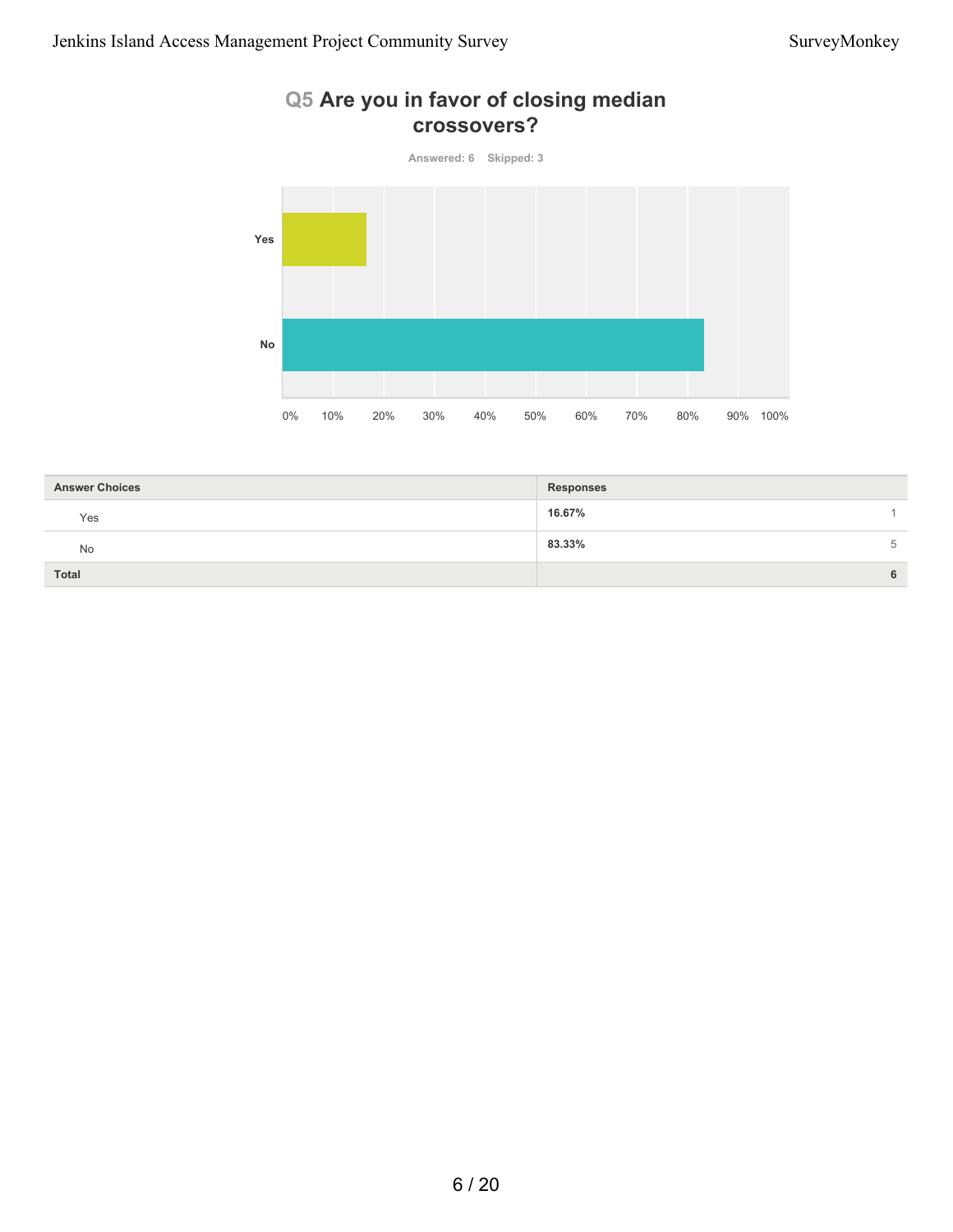### **Q6 Would you like to have a dedicated pedestrian and bike pathway along US 278?**

![](_page_13_Figure_3.jpeg)

| <b>Answer Choices</b> | <b>Responses</b> |   |
|-----------------------|------------------|---|
| Yes                   | 100.00%          | 6 |
| <b>No</b>             | $0.00\%$         | 0 |
| Total                 |                  | 6 |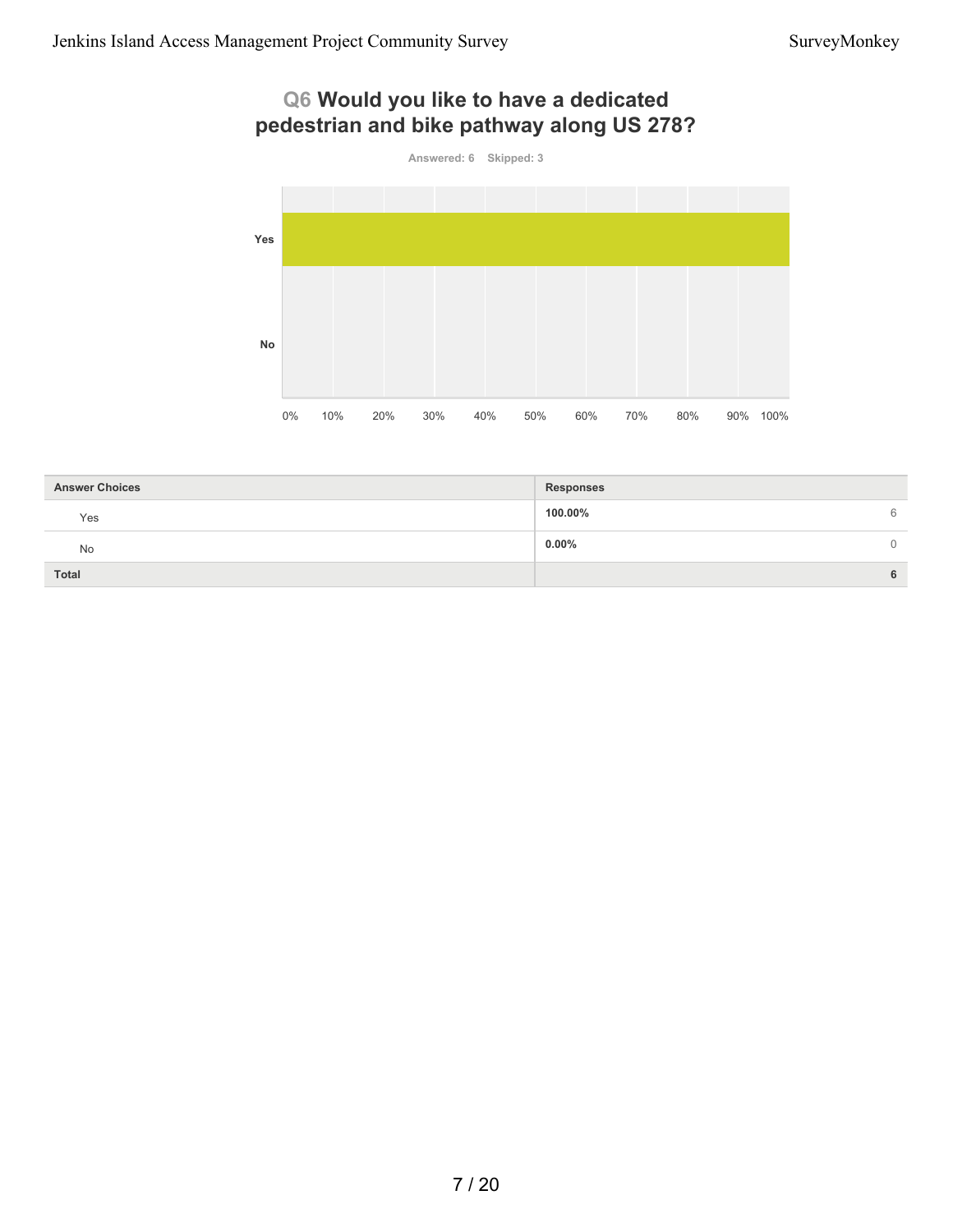#### **Q7 If you are a resident of Windmill Harbour – Do you support the Windmill Harbour Neighborhood Association providing property for use as an access easement?**

**Answered: 0 Skipped: 9**

! No matching responses.

| <b>Answer Choices</b>         | <b>Responses</b>   |
|-------------------------------|--------------------|
| Yes                           | $0.00\%$<br>$\cup$ |
| No                            | $0.00\%$           |
| Not interested in this option | $0.00\%$           |
| <b>Total</b>                  | $\bf{0}$           |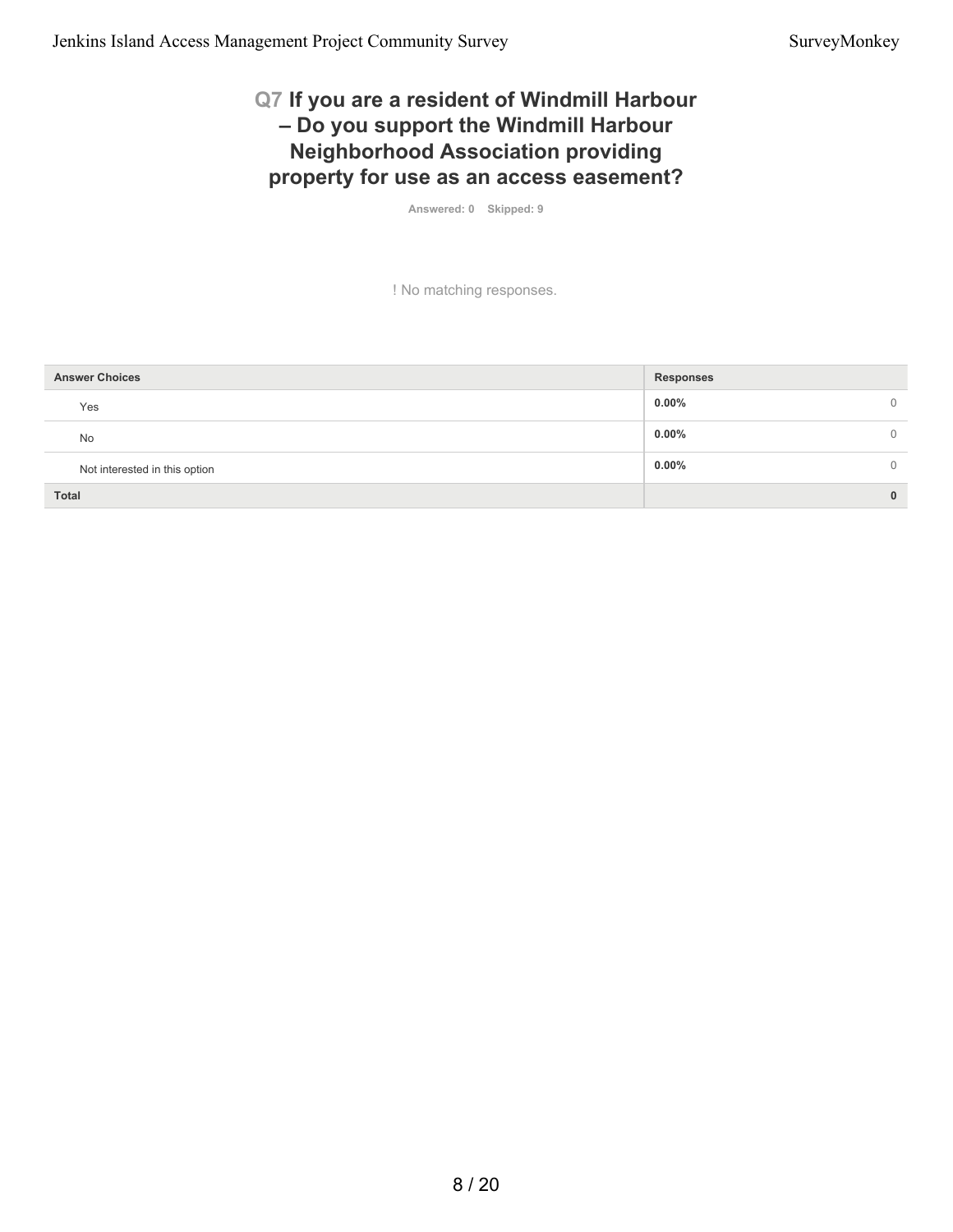#### **Q8 How far are you willing to travel to make only right hand turns into or out of your community?**

![](_page_15_Figure_3.jpeg)

| <b>Answer Choices</b>         | <b>Responses</b> |          |  |  |  |
|-------------------------------|------------------|----------|--|--|--|
| Half a mile                   | 16.67%           |          |  |  |  |
| 1 mile                        | $0.00\%$         | $\Omega$ |  |  |  |
| 1.5 miles or more             | $0.00\%$         | 0        |  |  |  |
| Not interested in this option | 83.33%           | 5        |  |  |  |
| <b>Total</b>                  |                  | 6        |  |  |  |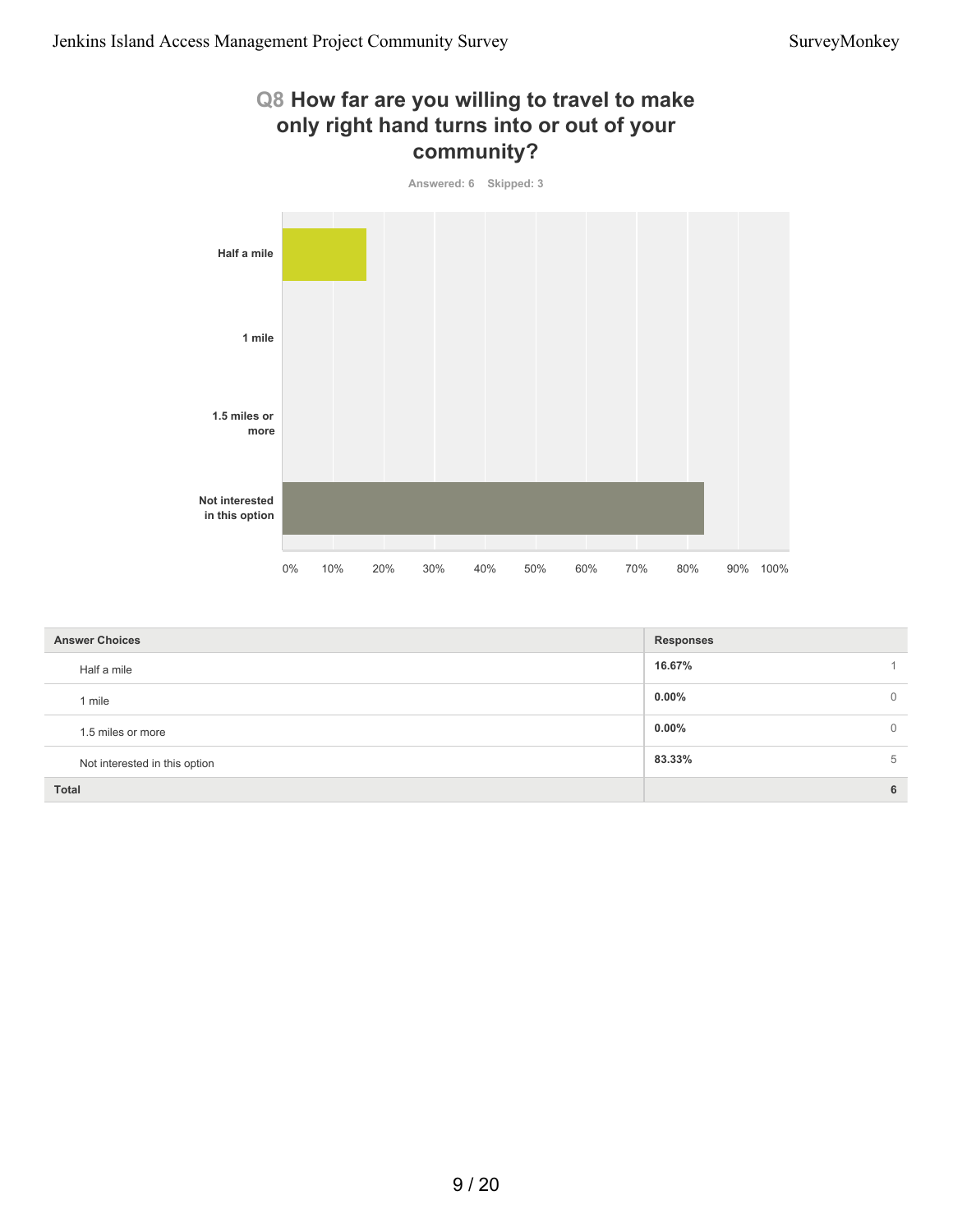#### **Q9 Which of the following traffic issues on Jenkins Island is most important to you? (Please rank your top 3 – "1" being the most important)**

![](_page_16_Figure_3.jpeg)

|                                                                            |          | $\overline{2}$ | 3              | $\overline{4}$ | 5        | <b>Total</b>   | <b>Score</b> |
|----------------------------------------------------------------------------|----------|----------------|----------------|----------------|----------|----------------|--------------|
| Increasing gap times in traffic on US 278 to accommodate turns through the | 25.00%   | 50.00%         | $0.00\%$       | 25.00%         | $0.00\%$ |                |              |
| crossovers and add provision for pedestrian and bike                       |          | 2              | $\Omega$       |                |          | $\overline{4}$ | 3.75         |
| Motor vehicle and bike/pedestrian movement                                 | $0.00\%$ | $0.00\%$       | 100.00%        | $0.00\%$       | $0.00\%$ |                |              |
|                                                                            | $\Omega$ | $\Omega$       | $\overline{2}$ | $\Omega$       |          | 2              | 3.00         |
| Safe access                                                                | 80.00%   | 20.00%         | $0.00\%$       | $0.00\%$       | $0.00\%$ |                |              |
|                                                                            | 4        |                | $\Omega$       | $\Omega$       |          | 5              | 4.80         |
| I do not experience problems with traffic on Jenkins Island.               | $0.00\%$ | $0.00\%$       | $0.00\%$       | $0.00\%$       | $0.00\%$ |                |              |
|                                                                            | $\Omega$ | $\Omega$       | $\Omega$       | $\Omega$       |          | $\Omega$       | 0.00         |
| Other                                                                      | $0.00\%$ | $0.00\%$       | 100.00%        | $0.00\%$       | $0.00\%$ |                |              |
|                                                                            | $\Omega$ | $\Omega$       | 2              | $\Omega$       |          | $\overline{2}$ | 3.00         |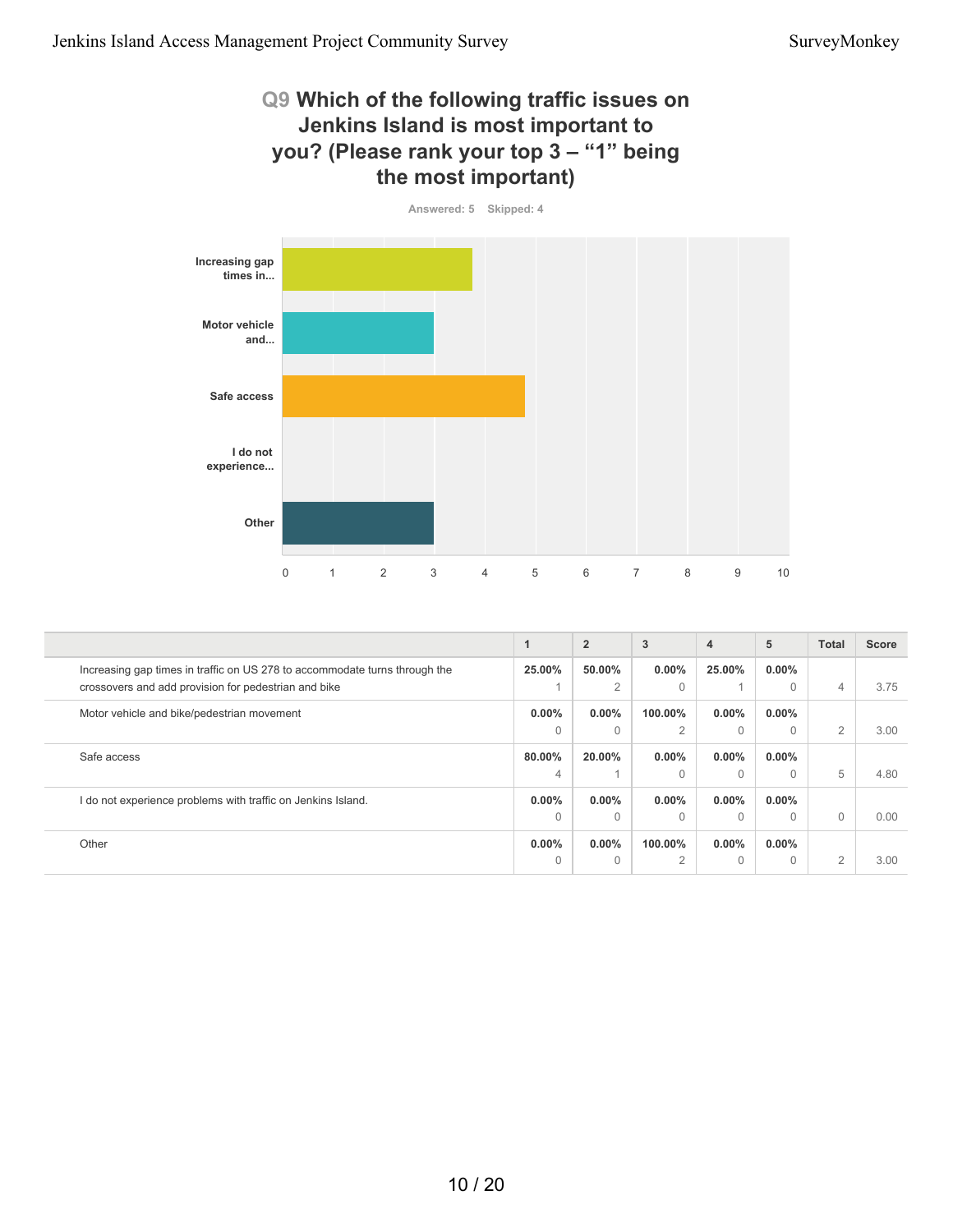### **Q10 If you chose "other" above, please provide a description of the traffic issue.**

**Answered: 3 Skipped: 6**

| <b>Responses</b>                                                                                   | Date              |
|----------------------------------------------------------------------------------------------------|-------------------|
| RV towing trailers, boats, autos are longer and slower and need traffic to stop at a traffic light | 8/12/2015 3:21 PM |
| RV vehicles require much longer gaps & space in median crossover                                   | 8/12/2015 2:30 PM |
| lack of acceleration and deceleration lanes                                                        | 8/2/2015 8:46 AM  |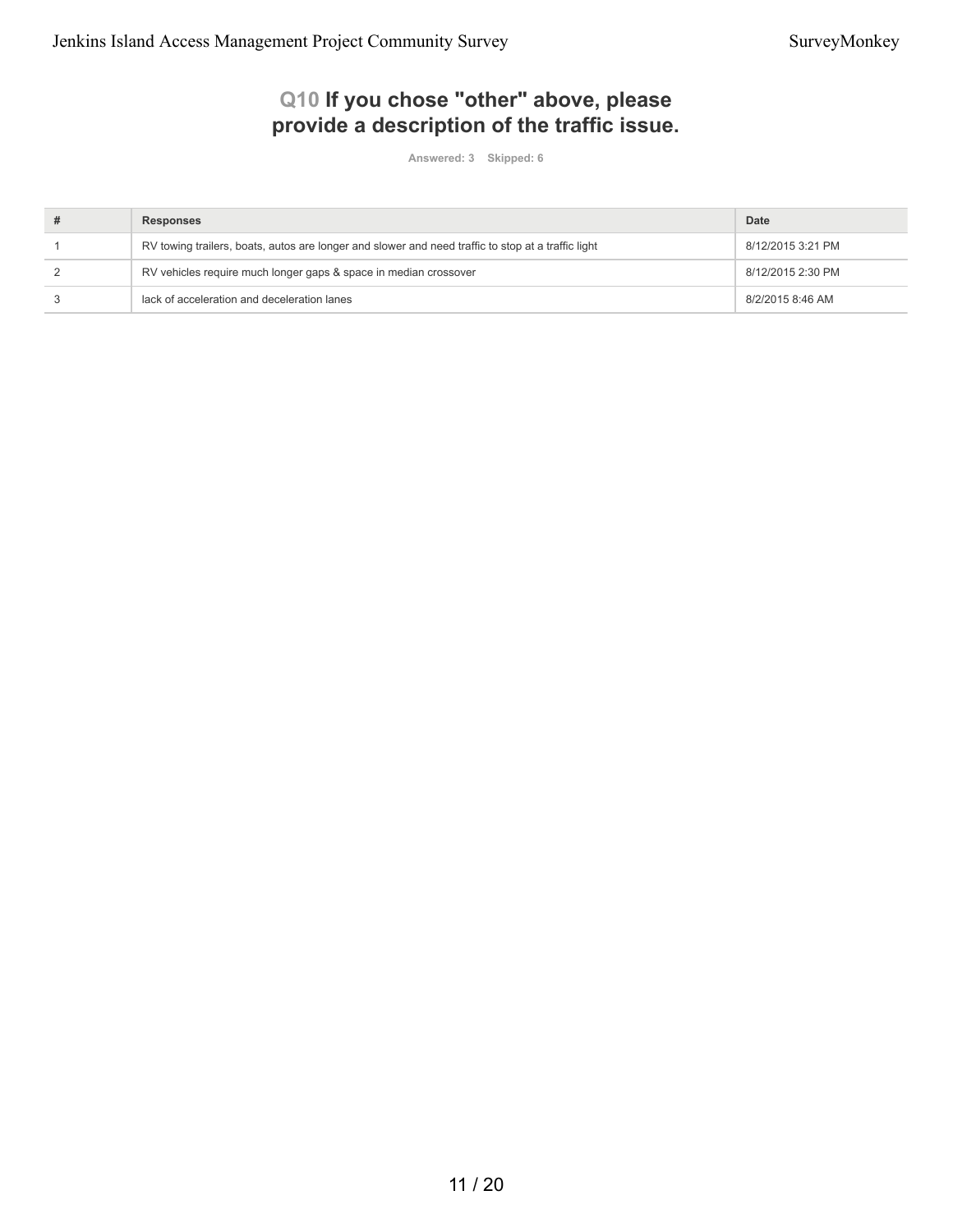#### **Q11 When evaluating a solution, which of the following issues are the most important to you? (Please rank your top 3 – "1" being the most important)**

![](_page_18_Figure_3.jpeg)

|                                                          |                          | $\overline{2}$       | 3                 | $\overline{4}$       | 5                    | 6                    | $\overline{7}$       | 8                    | 9                     | 10                   | <b>Total</b>   | <b>Score</b> |
|----------------------------------------------------------|--------------------------|----------------------|-------------------|----------------------|----------------------|----------------------|----------------------|----------------------|-----------------------|----------------------|----------------|--------------|
| Heavy vehicle turning<br>movements and<br>accommodations | 66.67%<br>$\overline{2}$ | 33.33%               | 0.00%<br>$\Omega$ | $0.00\%$<br>$\Omega$ | $0.00\%$<br>$\Omega$ | $0.00\%$<br>$\Omega$ | $0.00\%$<br>$\Omega$ | $0.00\%$<br>$\Omega$ | $0.00\%$<br>$\Omega$  | $0.00\%$<br>$\Omega$ | 3              | 9.67         |
| Motor vehicle and<br>bike/pedestrian movement            | $0.00\%$<br>$\Omega$     | $0.00\%$<br>$\Omega$ | 0.00%<br>$\Omega$ | $0.00\%$<br>0        | $0.00\%$<br>$\Omega$ | $0.00\%$<br>$\Omega$ | $0.00\%$<br>$\Omega$ | $0.00\%$<br>$\Omega$ | $0.00\%$<br>$\bigcap$ | $0.00\%$<br>$\Omega$ | $\Omega$       | 0.00         |
| Safe access                                              | 50.00%                   | 50.00%               | 0.00%<br>$\Omega$ | $0.00\%$<br>$\Omega$ | $0.00\%$<br>$\Omega$ | $0.00\%$<br>$\Omega$ | $0.00\%$<br>$\Omega$ | $0.00\%$<br>$\Omega$ | $0.00\%$<br>$\Omega$  | $0.00\%$<br>$\Omega$ | 2              | 9.50         |
| Provision for pedestrian and bike                        | $0.00\%$<br>$\Omega$     | $0.00\%$<br>$\Omega$ | 100.00%<br>4      | $0.00\%$<br>$\Omega$ | $0.00\%$<br>$\Omega$ | $0.00\%$<br>$\Omega$ | $0.00\%$<br>$\Omega$ | $0.00\%$<br>$\Omega$ | $0.00\%$<br>$\Omega$  | $0.00\%$<br>$\Omega$ | $\overline{4}$ | 8.00         |
| Safety for residents within your<br>neighborhood         | $0.00\%$<br>$\Omega$     | $0.00\%$<br>$\Omega$ | 0.00%<br>$\Omega$ | $0.00\%$<br>$\Omega$ | $0.00\%$<br>$\Omega$ | $0.00\%$<br>$\Omega$ | $0.00\%$<br>$\Omega$ | $0.00\%$<br>$\Omega$ | $0.00\%$<br>$\bigcap$ | $0.00\%$<br>$\Omega$ | $\Omega$       | 0.00         |
| Intersection safety                                      | 66.67%<br>$\overline{2}$ | 33.33%               | 0.00%<br>$\Omega$ | $0.00\%$<br>$\Omega$ | $0.00\%$<br>$\Omega$ | $0.00\%$<br>$\Omega$ | $0.00\%$<br>$\Omega$ | $0.00\%$<br>$\Omega$ | $0.00\%$<br>$\bigcap$ | $0.00\%$<br>$\Omega$ | 3              | 9.67         |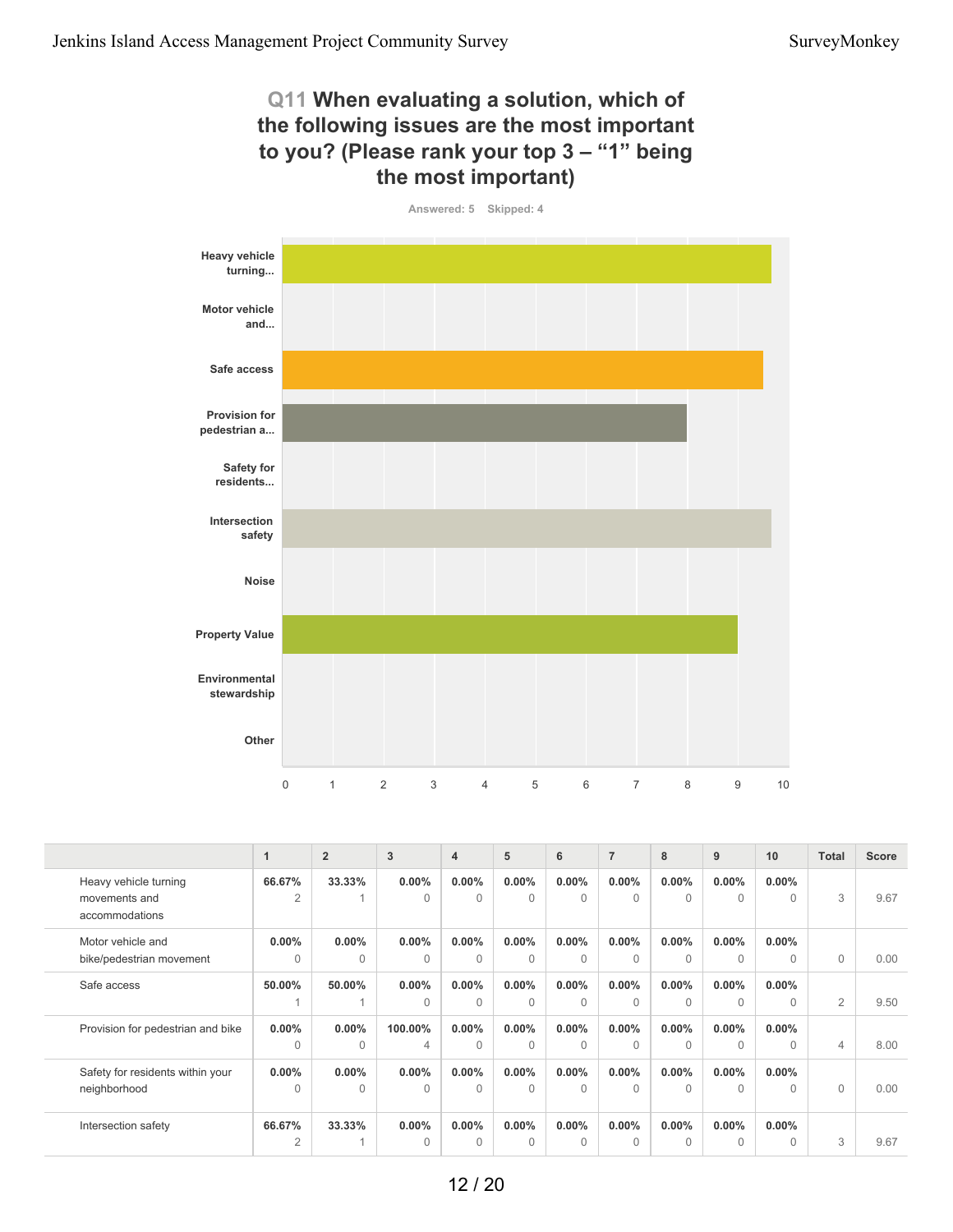#### Jenkins Island Access Management Project Community Survey Survey Survey Survey Survey Survey Survey Survey Survey

| Noise                     | $0.00\%$ | $0.00\%$ | $0.00\%$ | 0.00% | $0.00\%$ | $0.00\%$ | $0.00\%$ | $0.00\%$ | $0.00\%$ | $0.00\%$ |   |      |
|---------------------------|----------|----------|----------|-------|----------|----------|----------|----------|----------|----------|---|------|
|                           | $\Omega$ | $\Omega$ | 0        |       | 0        | 0        | 0        |          | $\Omega$ | 0        | C | 0.00 |
| <b>Property Value</b>     | $0.00\%$ | 100.00%  | $0.00\%$ | 0.00% | $0.00\%$ | $0.00\%$ | $0.00\%$ | $0.00\%$ | $0.00\%$ | $0.00\%$ |   |      |
|                           | 0        |          | 0        |       | 0        | 0        | 0        |          | $\Omega$ | $\Omega$ |   | 9.00 |
| Environmental stewardship | $0.00\%$ | $0.00\%$ | $0.00\%$ | 0.00% | $0.00\%$ | $0.00\%$ | $0.00\%$ | $0.00\%$ | $0.00\%$ | $0.00\%$ |   |      |
|                           | $\Omega$ | 0        | $\Omega$ |       | 0        | $\Omega$ | 0        |          | $\Omega$ | 0        |   | 0.00 |
| Other                     | $0.00\%$ | 0.00%    | $0.00\%$ | 0.00% | $0.00\%$ | $0.00\%$ | $0.00\%$ | $0.00\%$ | $0.00\%$ | $0.00\%$ |   |      |
|                           | $\Omega$ | $\Omega$ | 0        | 0     | 0        | 0        | 0        |          | $\Omega$ | $\Omega$ |   | 0.00 |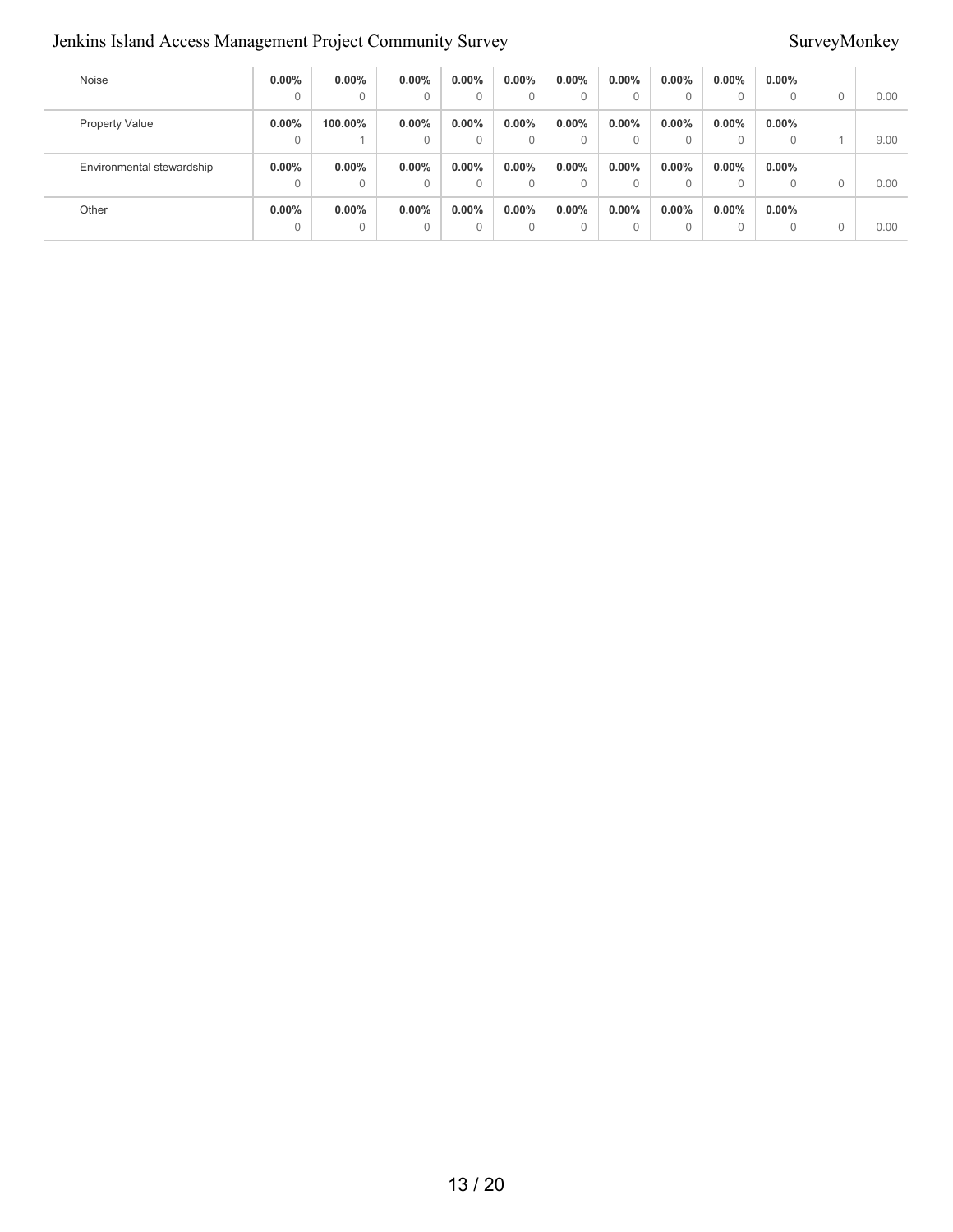### **Q12 If you chose "other" above, please provide a description of the issue as it relates to the solution.**

**Answered: 0 Skipped: 9**

| # |                         | Date |
|---|-------------------------|------|
|   | There are no responses. |      |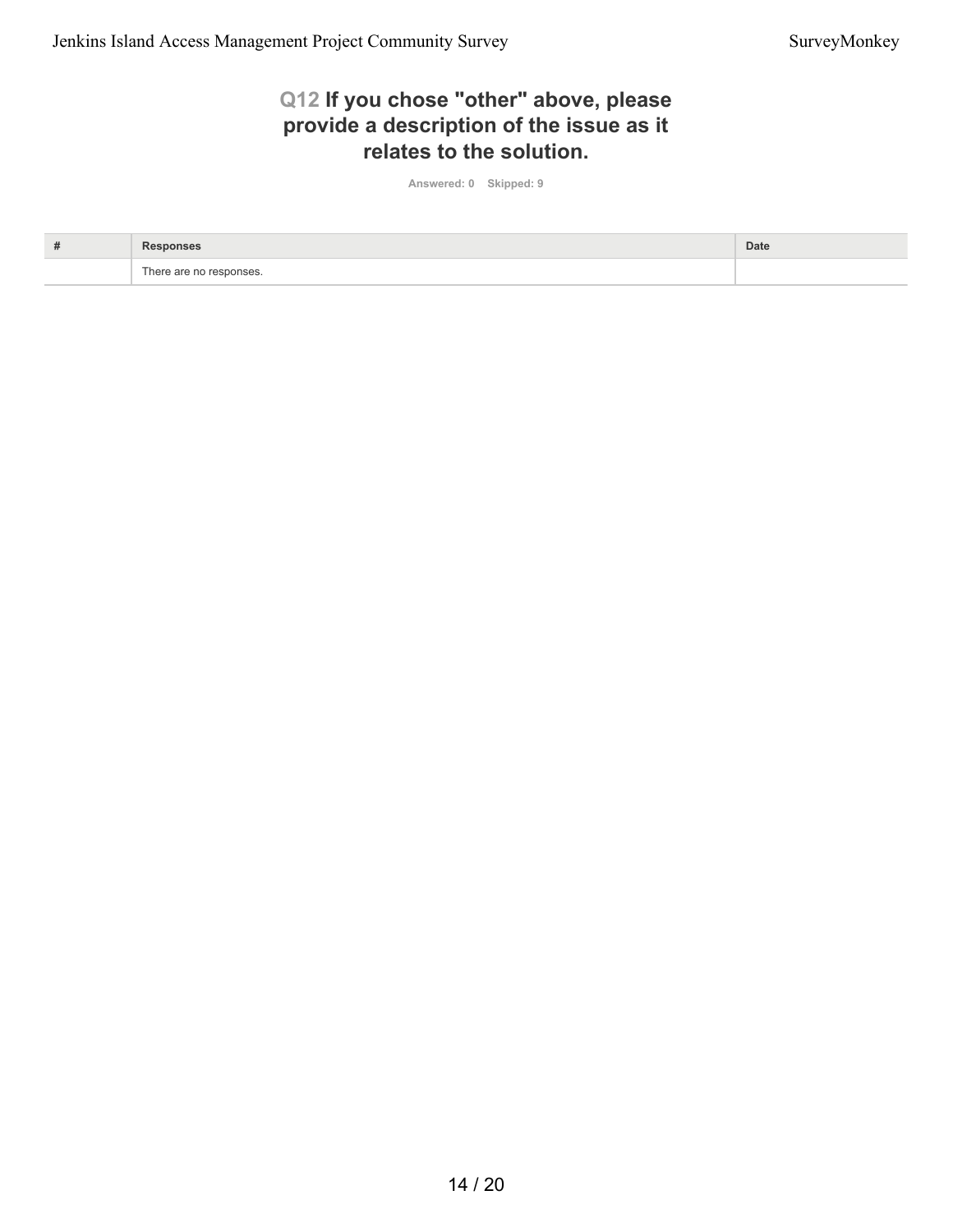#### **Q13 Of the following solutions, which addresses your traffic concerns?(Please rank your top 3 – "1" being the solution that best addresses your traffic concerns)**

![](_page_21_Figure_3.jpeg)

![](_page_21_Figure_4.jpeg)

|                                             | 1        | $\overline{2}$ | $\overline{3}$ | $\overline{4}$ | 5        | 6        | $\overline{7}$ | 8        | 9        | <b>Total</b> | <b>Score</b> |
|---------------------------------------------|----------|----------------|----------------|----------------|----------|----------|----------------|----------|----------|--------------|--------------|
| Providing right hand turns for entrance and | $0.00\%$ | $0.00\%$       | $0.00\%$       | $0.00\%$       | $0.00\%$ | $0.00\%$ | $0.00\%$       | $0.00\%$ | $0.00\%$ |              |              |
| exit to/from communities                    | $\Omega$ | $\Omega$       | $\Omega$       | $\Omega$       | $\Omega$ | $\Omega$ | $\mathbf{0}$   | $\Omega$ | $\Omega$ | $\Omega$     | 0.00         |
| Constructing a frontage road                | $0.00\%$ | $0.00\%$       | $0.00\%$       | $0.00\%$       | $0.00\%$ | $0.00\%$ | $0.00\%$       | $0.00\%$ | $0.00\%$ |              |              |
|                                             | $\Omega$ | $\Omega$       | $\Omega$       | $\Omega$       | $\Omega$ | $\Omega$ | $\Omega$       | $\Omega$ | $\Omega$ | $\Omega$     | 0.00         |
| Constructing acceleration/deceleration      | 25.00%   | 50.00%         | 25.00%         | $0.00\%$       | $0.00\%$ | $0.00\%$ | $0.00\%$       | $0.00\%$ | $0.00\%$ |              |              |
| lanes                                       |          | $\overline{2}$ |                | $\Omega$       | $\Omega$ | $\Omega$ | $\Omega$       | $\Omega$ | $\Omega$ | 4            | 8.00         |
| Closing median crossovers                   | $0.00\%$ | $0.00\%$       | $0.00\%$       | $0.00\%$       | $0.00\%$ | $0.00\%$ | $0.00\%$       | $0.00\%$ | $0.00\%$ |              |              |
|                                             | $\Omega$ | $\Omega$       | $\Omega$       | $\Omega$       | $\Omega$ | $\Omega$ | $\Omega$       | $\Omega$ | $\Omega$ | $\Omega$     | 0.00         |
| Grade separate                              | $0.00\%$ | $0.00\%$       | $0.00\%$       | $0.00\%$       | $0.00\%$ | $0.00\%$ | $0.00\%$       | $0.00\%$ | $0.00\%$ |              |              |
|                                             | $\Omega$ | $\Omega$       | $\Omega$       | $\Omega$       | $\Omega$ | $\Omega$ | $\Omega$       | $\Omega$ | $\cap$   | $\Omega$     | 0.00         |
| Traffic signal installation                 | 100.00%  | $0.00\%$       | $0.00\%$       | $0.00\%$       | $0.00\%$ | $0.00\%$ | $0.00\%$       | $0.00\%$ | $0.00\%$ |              |              |
|                                             | 3        | $\Omega$       | $\Omega$       | $\Omega$       | $\Omega$ | $\Omega$ | $\Omega$       | $\Omega$ | $\Omega$ | 3            | 9.00         |
| Only left-turn in and no left-turn out from | $0.00\%$ | $0.00\%$       | $0.00\%$       | $0.00\%$       | $0.00\%$ | $0.00\%$ | $0.00\%$       | $0.00\%$ | $0.00\%$ |              |              |
| communities                                 | $\Omega$ | $\Omega$       | $\Omega$       | $\Omega$       | $\Omega$ | $\Omega$ | $\Omega$       | $\Omega$ | $\Omega$ | $\Omega$     | 0.00         |
|                                             |          |                |                |                |          |          |                |          |          |              |              |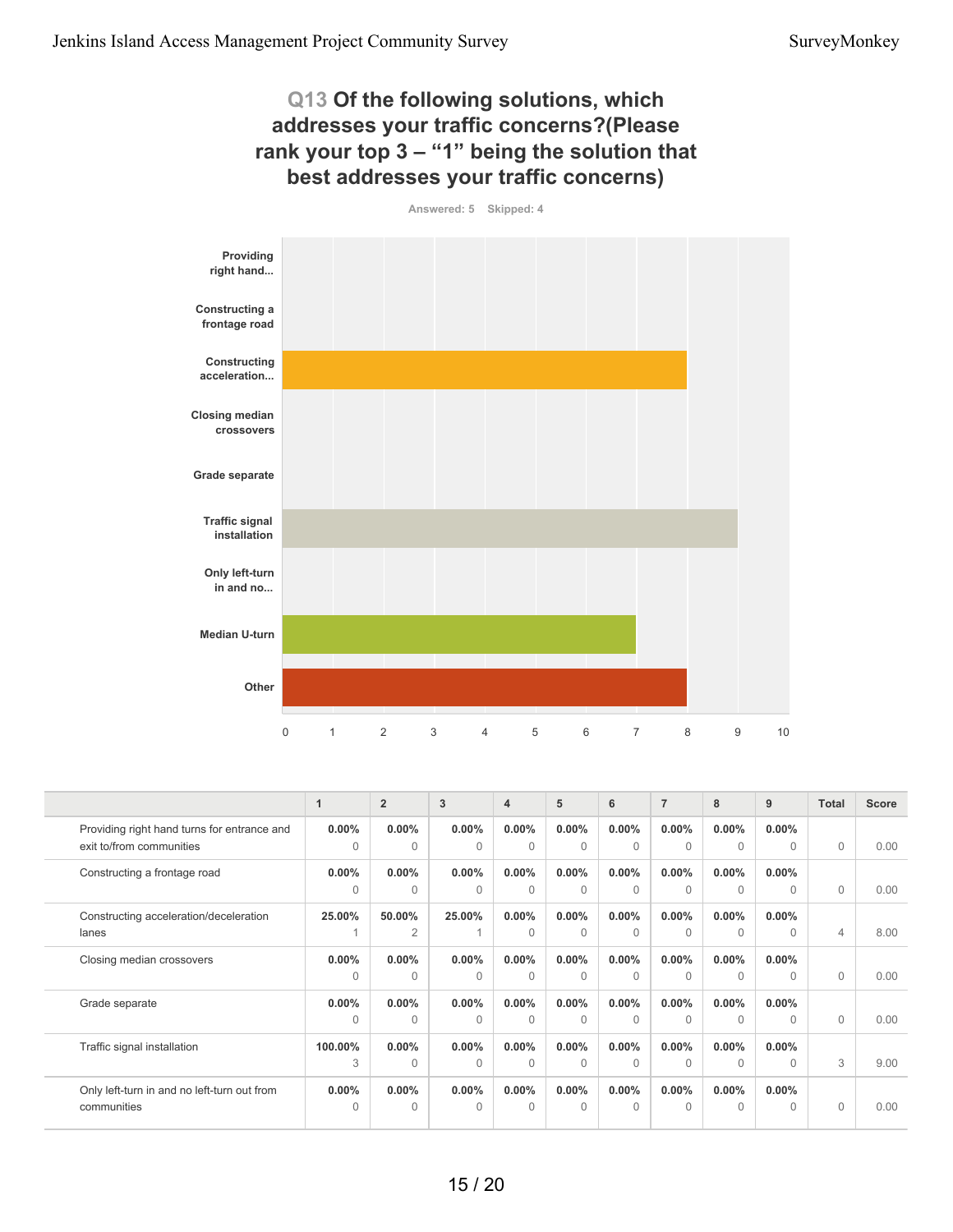#### Jenkins Island Access Management Project Community Survey SurveyMonkey

| Median U-turn | $0.00\%$ | 0.00%  | 100.00% | 0.00%    | $0.00\%$ | $0.00\%$ | $0.00\%$      | $0.00\%$<br>u | $0.00\%$ | 7.00 |
|---------------|----------|--------|---------|----------|----------|----------|---------------|---------------|----------|------|
| Other         | 33.33%   | 33.33% | 33.33%  | $0.00\%$ | $0.00\%$ | $0.00\%$ | $0.00\%$<br>ບ | $0.00\%$<br>u | $0.00\%$ | 8.00 |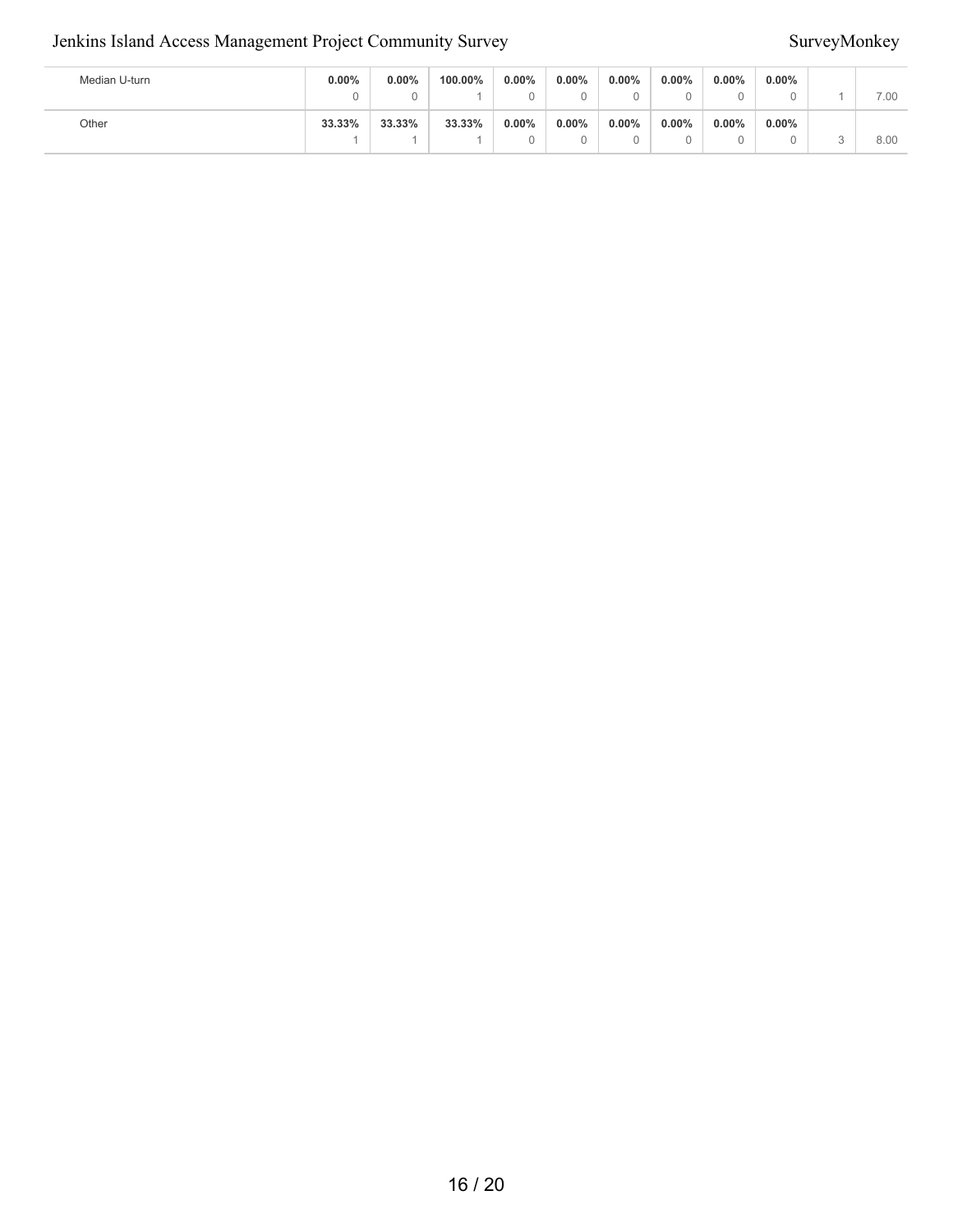#### **Q14 If you chose "other" above, please provide a description of the suggested solution.**

**Answered: 3 Skipped: 6**

| # | <b>Responses</b>                                                                         | Date              |
|---|------------------------------------------------------------------------------------------|-------------------|
|   | A traffic light that serves both Windmill and RV at Jenkins with new exit from Windmill. | 8/12/2015 3:28 PM |
|   | New Windmill exit across from Jenkins Rd at a traffic light                              | 8/12/2015 2:37 PM |
|   | Happy with access in either direction                                                    | 8/6/2015 2:07 PM  |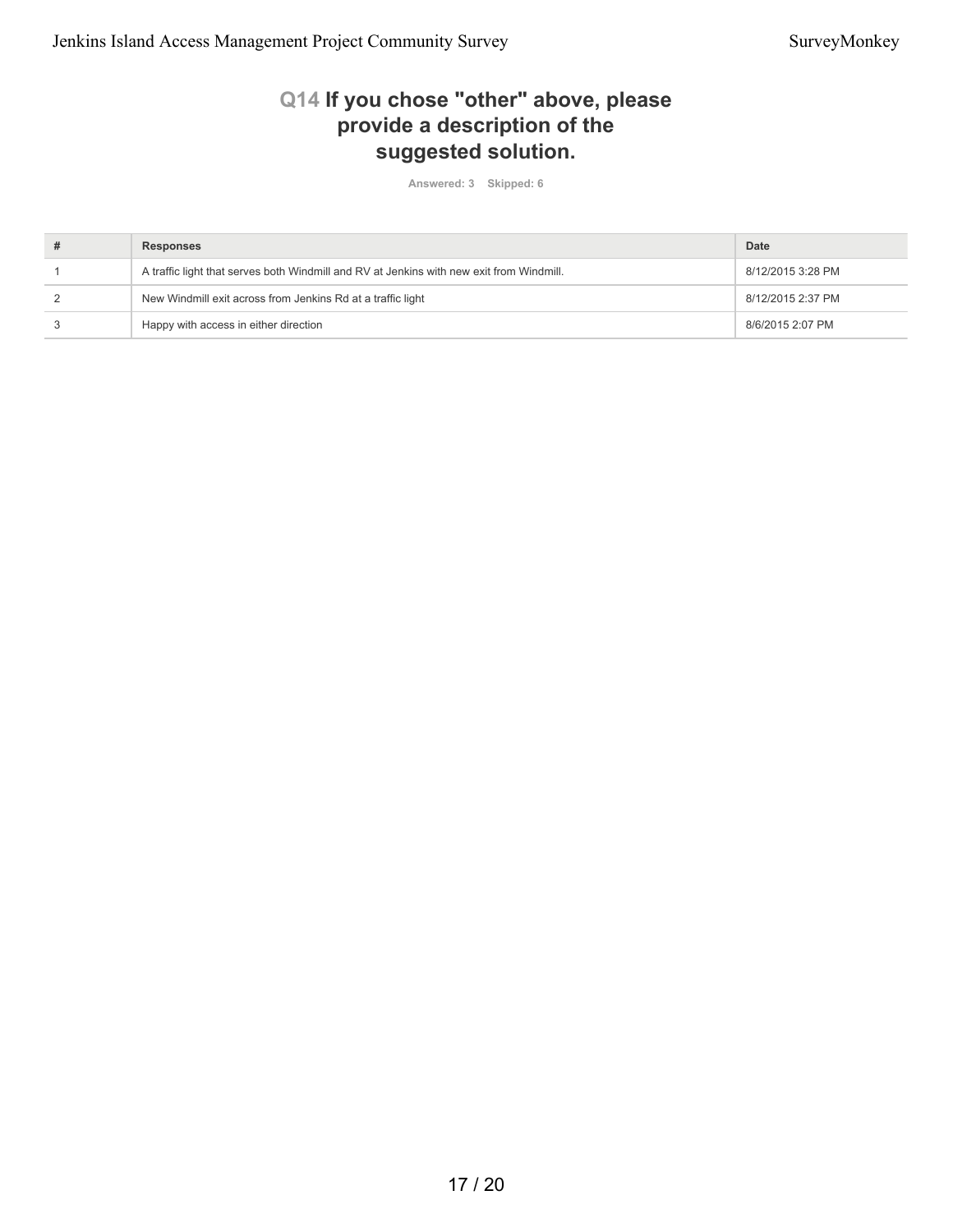### **Q15 Please provide any additional comments.**

**Answered: 4 Skipped: 5**

| # | <b>Responses</b>                                                                                                                                                                                                                                                                    | Date              |
|---|-------------------------------------------------------------------------------------------------------------------------------------------------------------------------------------------------------------------------------------------------------------------------------------|-------------------|
|   | The speed in both directions on 278 is always above a safe entry or crossover by any vehicle especially RVs. We<br>need a traffic light before someone is badly injured. Windmill would benefit from a traffic light at Jenkins Rd. Also.                                           | 8/12/2015 3:41 PM |
|   | We witness very close calls as Jenkins Rd vehicles make either left or right turns out and left into. Larger vehicles<br>cannot move quickly from a stop. 278 speed is usually much faster than limits. Will it take fatalities to get a traffic light.                             | 8/12/2015 2:46 PM |
|   | Big rigs towing a car or trailer will be a problem trying to access Blue Herin. Turn radiuses to accompdate 80 foot<br>combined units is a must. How about bridge clearance? Solution: service road to existing entrance to proposed park.<br>Put light there for Windmill and HHH. | 8/6/2015 7:41 PM  |
|   | If you do the Blue Heron exit for east bound access to HHRV you need a deceleration lane to accommodate a 55 foot<br>rig coming off the bridge at the legal speed on the bridge                                                                                                     | 8/2/2015 8:52 AM  |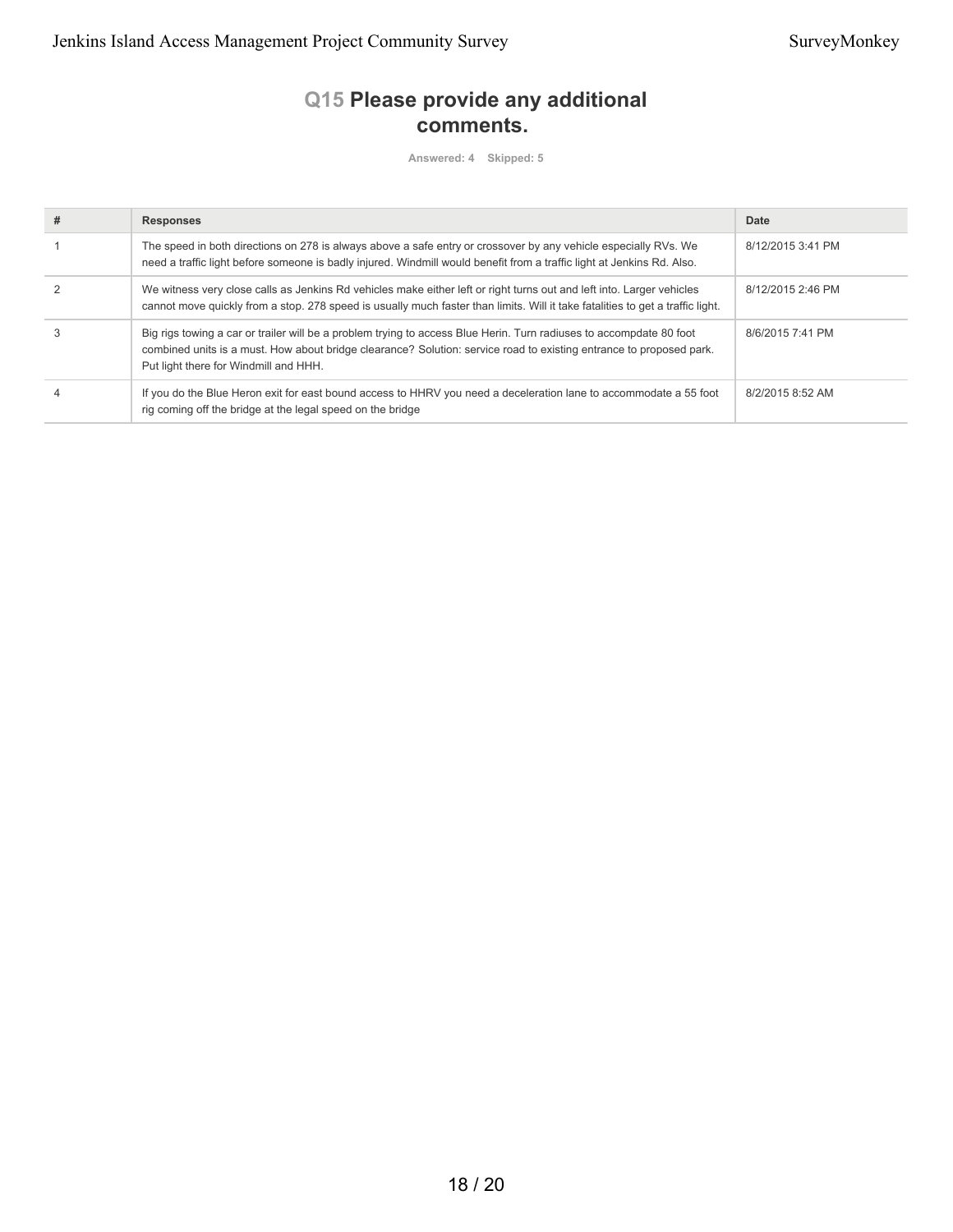#### **Q16 Please provide your contact information.**

**Answered: 5 Skipped: 4**

| <b>Answer Choices</b>                     | <b>Responses</b> |                |
|-------------------------------------------|------------------|----------------|
| Name                                      | 100.00%          | 5              |
| Company                                   | $0.00\%$         | $\mathbf 0$    |
| <b>Property Address</b>                   | 100.00%          | 5              |
| Mailing Address (if different than above) | 60.00%           | 3              |
| City/Town                                 | 100.00%          | 5              |
| State/Province                            | 100.00%          | 5              |
| ZIP/Postal Code                           | 100.00%          | 5              |
| Country                                   | $0.00\%$         | $\mathbf{0}$   |
| <b>Email Address</b>                      | 80.00%           | $\overline{4}$ |
| Phone Number                              | $0.00\%$         | $\mathbf{0}$   |

| #              | <b>Name</b>                                   | <b>Date</b>       |
|----------------|-----------------------------------------------|-------------------|
| $\mathbf{1}$   | Philip Copenhaver                             | 8/12/2015 3:41 PM |
| 2              | William Copenhaver                            | 8/12/2015 2:46 PM |
| 3              | L. A. Lard, III                               | 8/6/2015 7:41 PM  |
| $\overline{4}$ | <b>Richard Reilly</b>                         | 8/6/2015 2:25 PM  |
| 5              | Robert Brown                                  | 8/2/2015 8:52 AM  |
| #              | Company                                       | <b>Date</b>       |
|                | There are no responses.                       |                   |
| #              | <b>Property Address</b>                       | <b>Date</b>       |
| $\mathbf{1}$   | 43 Jenkins Island Road, Unit 40, HHI SC 29926 | 8/12/2015 3:41 PM |
| 2              | 43 Jenkins Island Rd. #45                     | 8/12/2015 2:46 PM |
| 3              | #59 HHH RV Resort                             | 8/6/2015 7:41 PM  |
| $\overline{4}$ | 43 Jenkins Lot 76                             | 8/6/2015 2:25 PM  |
| 5              | 43B Jenkins Rd, Lot 168                       | 8/2/2015 8:52 AM  |
| #              | Mailing Address (if different than above)     | <b>Date</b>       |
| $\mathbf{1}$   | 5 Compton Round                               | 8/12/2015 3:41 PM |
| 2              | <b>Box 1916</b>                               | 8/6/2015 7:41 PM  |
| 3              | P.O. Bix 23375                                | 8/2/2015 8:52 AM  |
| #              | City/Town                                     | <b>Date</b>       |
| $\mathbf{1}$   | Pooler                                        | 8/12/2015 3:41 PM |
| 2              | <b>Hilton Head</b>                            | 8/12/2015 2:46 PM |
| 3              | Highlands                                     | 8/6/2015 7:41 PM  |
| $\overline{4}$ | <b>Hilton Heade Island</b>                    | 8/6/2015 2:25 PM  |